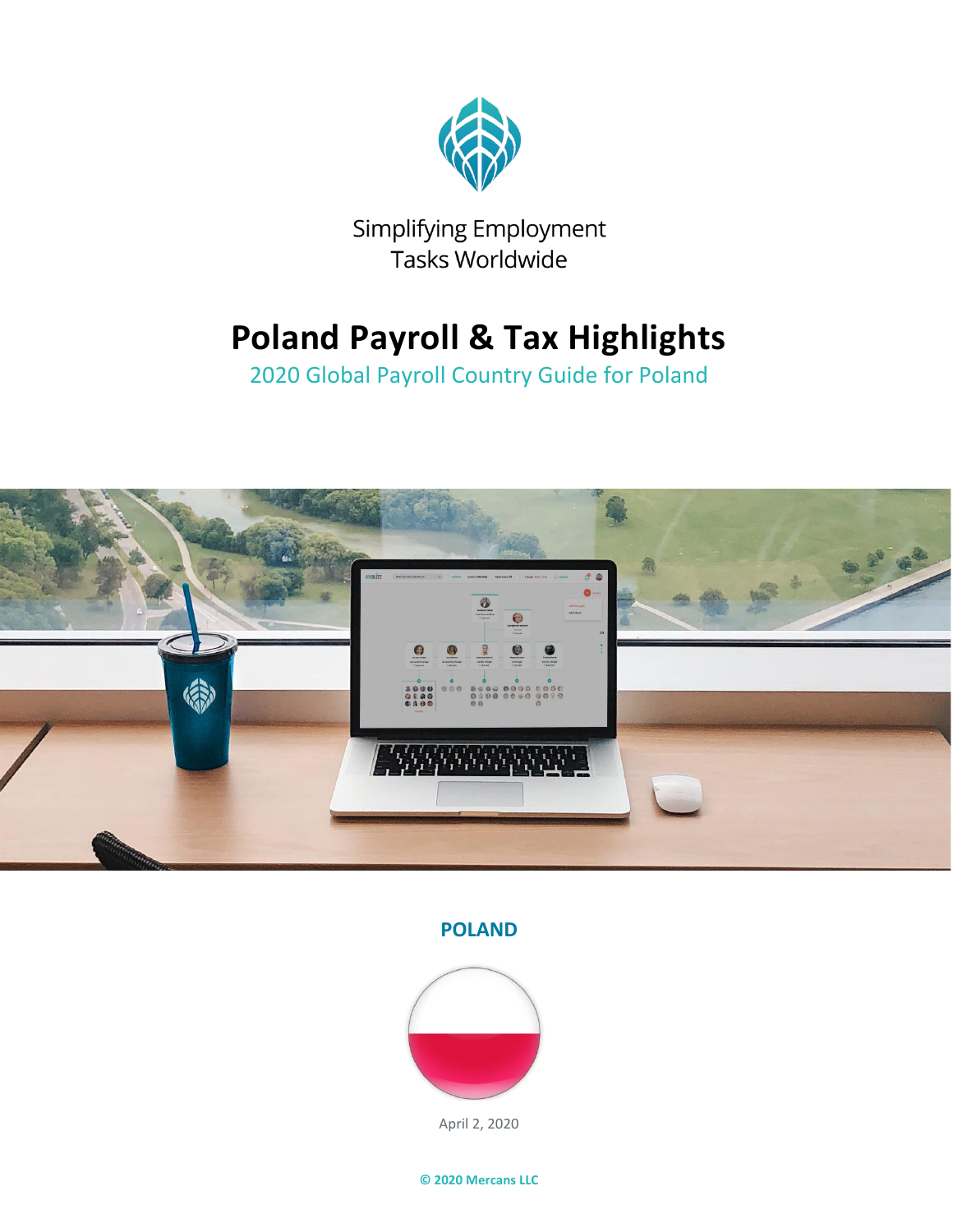

# **We help you achieve your global ambitions**

Thank you for trusting Mercans to outsource your HR and Payroll functions. We propose HR consulting services, actionable solutions, and cost-effective global payroll processing tools to energize your human capital management in real-time and augment your performance. We are dedicated to becoming your business growth facilitator.





unified SaaS platform, to ensure your employees are paid accurately and on time.



**PEO/GEO Services – Easily hire, deploy and manage your workforce abroad**

A reliable Professional Employer Organization (PEO), Mercans is your trusted employer of record to globally select, engage, and manage highly-qualified personnel on your behalf, through integrated Global Employment Outsourcing (GEO).



#### **Global Talent Acquisition – Quickly fill vacancies with only the best candidates** Mercans supports you in designing/deploying long-term HR strategies and processing full-cycle recruitment. Our ATS Suite Mesaar™ and our hiring experts help to screen, select, attract the right candidates for your organization, and populate your pipeline of prequalified talents.



#### **BPO Services – Reclaim the focus on your core activities to expand your business**

Concentrate on the essentials: outsource non-primary activities and your front- and back-office functions to Mercans. Save the time, money, and energy needed to refine the value chain engagement of your customers and suppliers, and increase revenue.



#### **HR Management SaaS – Access customizable cloud-based online platforms**

Centralize your HR function on an all-in-one user-friendly and self-service platform. Combined with the expertise of our consultants, the Mesaar SaaS offers a built-in applicant tracking system and easy-integration features to improve internal processes.



**Local Statutory Compliance – Forget the hassle of setting up branches abroad** Mercans seasoned HR advisory team are compliance experts specialized in local cultures, business protocols, and tax and legal specificities. They are committed to ensure quick go-to-market abroad and achieve a compliant global expansion, risk-free from A to Z.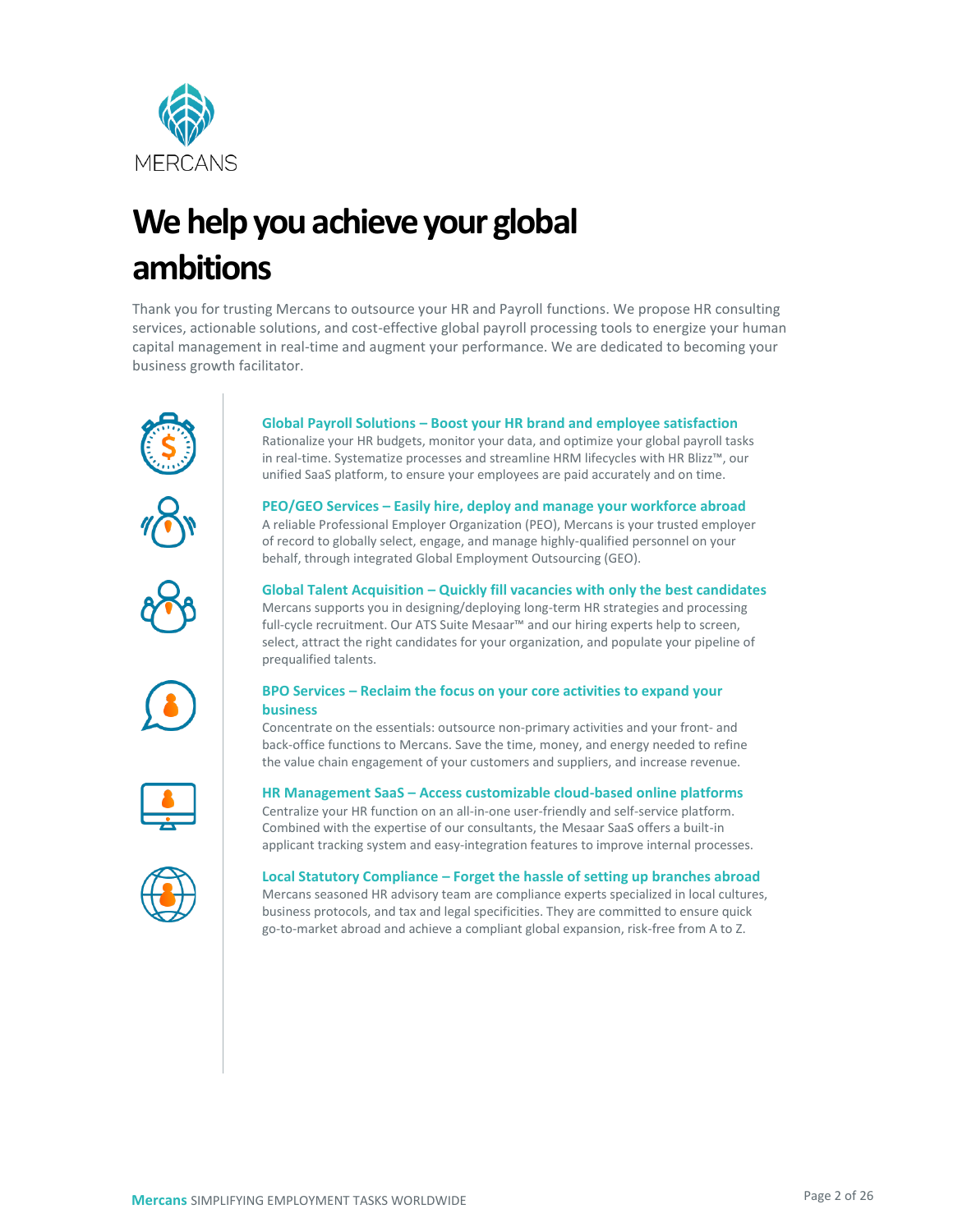

## **Mercans at a Glance**

| 140+                   | 20                      | 500+                     |
|------------------------|-------------------------|--------------------------|
| Countries              | <b>Years of Success</b> | Specialists              |
| <b>5k+</b>             | 97%                     | <b>1.5X</b>              |
| Customers Worldwide    | Client Retention Rate   | Annual Revenue Growth    |
| $25k+$                 | $2.5M +$                | 0                        |
| Largest Single Payroll | Pay Slips per Annum     | <b>Security Breaches</b> |

**Number one** for outsourced payroll services, we are endorsed by international authorities.







**Mercans has the highest industry quality and IT security certifications.**

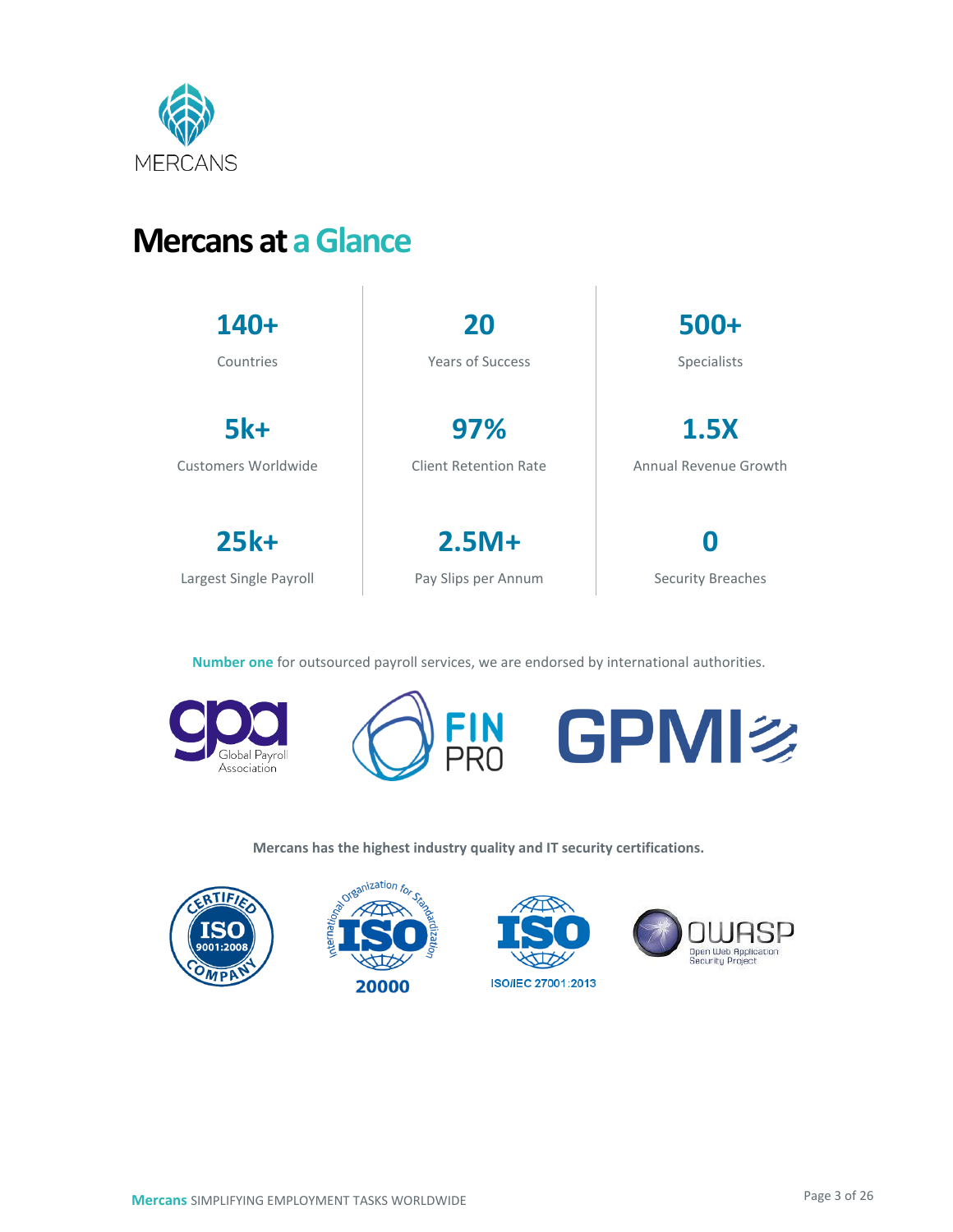

## **Table of Contents**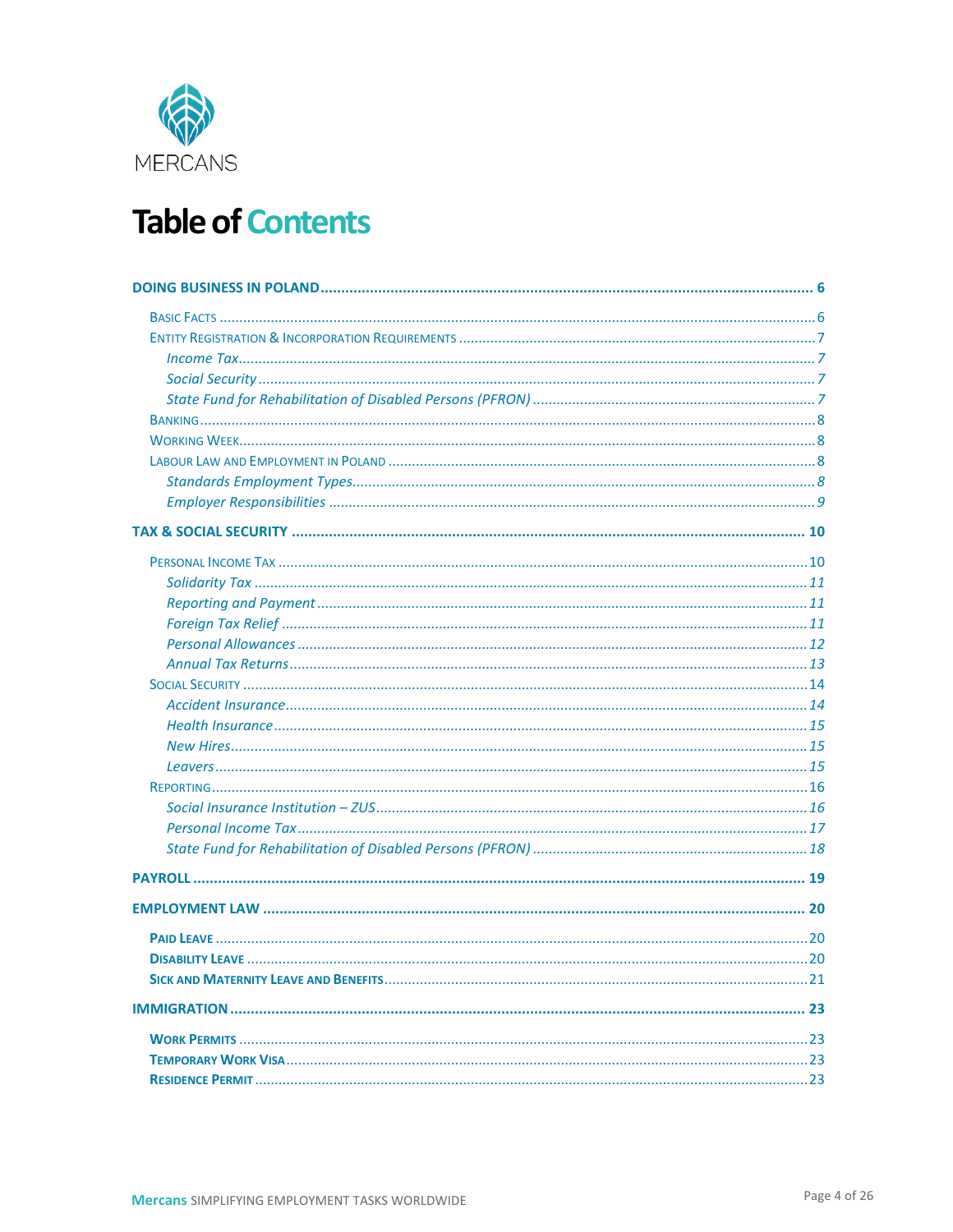



# **Poland– economy set to keep growing in 2020 despite problems next door.**

Poland has a convenient location – it is located in the center of Europe, at the intersection of main communication routes – it is a bridge between Western and Eastern Europe. This is a great advantage for potential investors – they have an easy access not only to the internal market (approximately 38 million people) but also to external markets in other European countries (over 0.5 billion people).

The main industries in Poland are mining and quarrying (hard coal, lignite, crude petroleum, and natural gas), food, textile, clothing, chemicals and chemical products, wood and products of wood, pulp and paper products, building materials, and automotive industry.

Poland's economy, one of the top performers in the European Union, is likely to face a slowdown in the 2020. However, any economic downtrend will be rather moderate owing to still rising wages and strong social benefits that are boosting domestic demand.

In the third quarter of 2019, Poland's economy grew by an annual 3.9 percent, with a quarterto-quarter figure standing at 1.3 percent, the highest in the whole of the EU and over four times better than the EU average of 0.3 percent.

The relatively solid economic growth is accompanied by a constantly falling jobless rate. In November 2019, the country's unemployment rate stood at 5.1 percent – the lowest figure since September 1990.

This low rate of unemployment will continue to put pressure on wages and – as a result - on inflation. According to the IMF, Poland's consumer price index is expected to rise at the fastest pace in the European Union to even 3.5 percent in 2020.

With rising wages and record-low unemployment, Polish companies have been constantly struggling to find workers.

In 2020 these labor market tensions are likely to start easing, however, labor costs will remain a mjor concern for the country's companies.

The shortage of labor will eventually weigh heavily on potential GDP growth and be exacerbated by the early retirement of an increasing share of the workforce. Poland is at an advanced stage in its demographic transition; its workingage population is already shrinking and is forecast to further decline in the coming years.

Polish tax system for businesses has become somewhat more complicated. Policy changes are sometimes fast-tracked without input from businesses or labor unions. Rules supported by powerful labor unions cause employers to use more temporary and contract workers that they can fire more easily.

Mercans and its affiliates do not provide tax, legal or accounting advice. This material has been prepared for informational purposes only, and is not intended to provide, and should not be relied on for, tax, legal or accounting advice. You should consult your own tax, legal and accounting advisors before engaging in any transaction.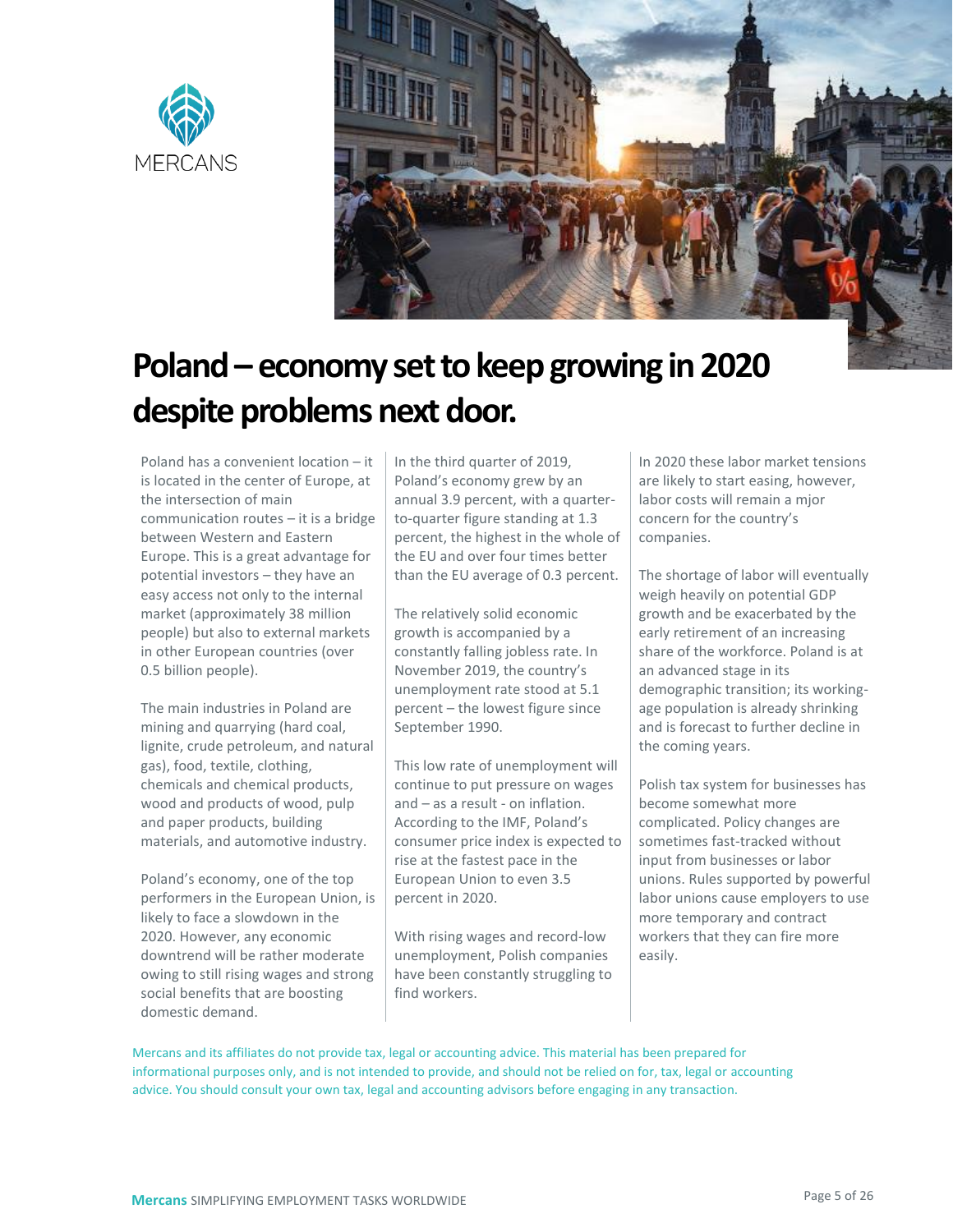

## <span id="page-5-0"></span>**Doing Business in Poland**

Poland is widely seen as one of the most attractive investment locations not only in Europe, but globally. Warsaw, Cracow, Poznan, Szczecin, Katowice, Łódź, Wroclaw, Gdańsk are the key locations which companies choose worldwide for outsourcing purposes with highly qualified labor force and competitive employment costs.

Poland offers both political and economic stability linked with the dynamically expanding large domestic market. With the population of over 38 million the country is the 6th economy in the European Union. In addition, it is placed by the [United Nations Conference on Trade and Development World Investment Report](http://unctad.org/en/docs/wir2011_embargoed_en.pdf)  [2011](http://unctad.org/en/docs/wir2011_embargoed_en.pdf) among the top locations to attract foreign investments (FDI). Poland is truly open for international business and the [government](https://www.premier.gov.pl/en.html) supports in such initiative to attract new investors.

## <span id="page-5-1"></span>Basic Facts

| <b>Official State Name</b>        | Republic of Poland                                                                                                                         |
|-----------------------------------|--------------------------------------------------------------------------------------------------------------------------------------------|
| Population                        | 38.4 million                                                                                                                               |
| Capital                           | Warsaw                                                                                                                                     |
| <b>Major Languages</b>            | Polish                                                                                                                                     |
| <b>Currency</b>                   | Złoty (PLN)                                                                                                                                |
| <b>Main Industries</b>            | Machine Building, Iron and Steel, Mining Coal, Iron and<br>Steel, Chemicals, Ship Building, Food Processing, Glass                         |
| <b>GDP Growth</b>                 | 3.2%                                                                                                                                       |
| <b>Internet Domain</b>            | .pl                                                                                                                                        |
| <b>International Dialing Code</b> | $+48$                                                                                                                                      |
| Dates & Numbers                   | DD/MM/YY or YY/MM/DD. A full stop (period) is used for<br>the decimal comma, and long numbers are written with a<br>point (999,999,999.00) |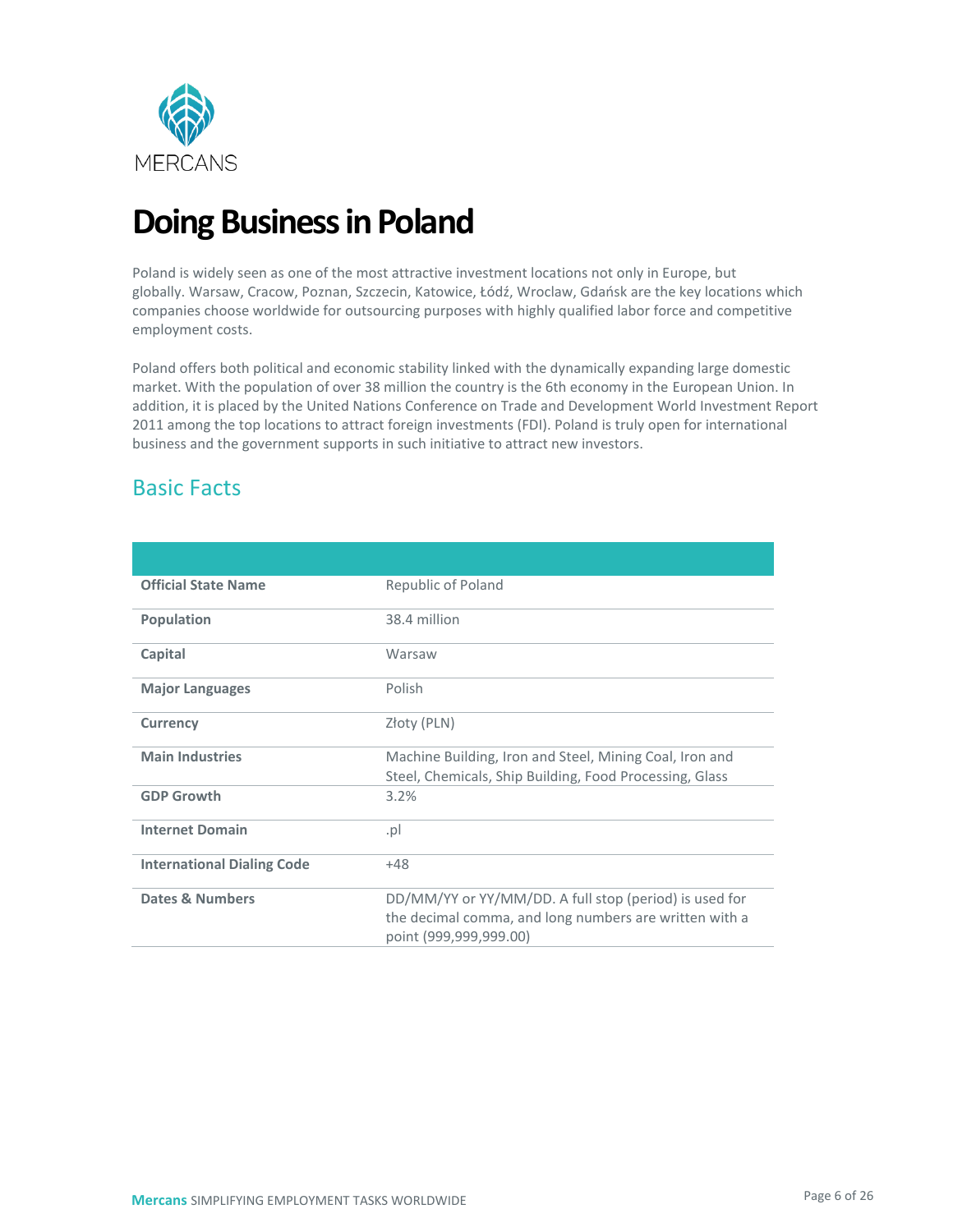

## <span id="page-6-0"></span>Entity Registration & Incorporation Requirements

The company is required to have a legal entity established in order to process a payroll. To set up entity the company:

- identify the most beneficial legal form of business presence in Poland, both from business and tax perspective;
- set up a fully operational Polish entity;
- operational permits;
- open a bank account;
- understand and address Polish tax implications (income taxes, Vat, customs, etc.);
- obtain work and stay permits for your staff (if required).

#### <span id="page-6-1"></span>**Income Tax**

There is no separate payroll registration for tax purposes in Poland. Each company is registered at the Tax Office when a legal entity is incorporated and no additional registration for payroll purposes is needed.

#### <span id="page-6-2"></span>**Social Security**

There is a legal obligation to register a company for social security purposes within seven days from employing the first employee. The governing authority in Poland is the Social Security Office. The registration form for a company is called ZUS ZPA and it must be filed by the company representative or by the payroll provider. Typically, the registration of the employer for social security purposes is completed when the legal entity is incorporated.

There is a legal obligation to register each employee for social security purposes within seven days from the first day of work stated in their employment agreement. New hires are registered with the Social Security Office using forms ZUS ZUA or ZUS ZZA electronically using dedicated government software called "Platnik" — this software must be used by all employers in Poland for registration and monthly or annual social security reporting and can be downloaded from the Social Security website.

#### <span id="page-6-3"></span>**State Fund for Rehabilitation of Disabled Persons (PFRON)**

Employers with at least 25 full-time employees must make contributions to PFRON. These contributions can be decreased for each disabled person employed. Companies employing 6% or more disabled persons are exempted from PFRON contributions. The respective registration forms are DEK-Z and ZAP1 and must be filed in hard copy with the signature of the person recognized in the Court Register document (KRS) of the company.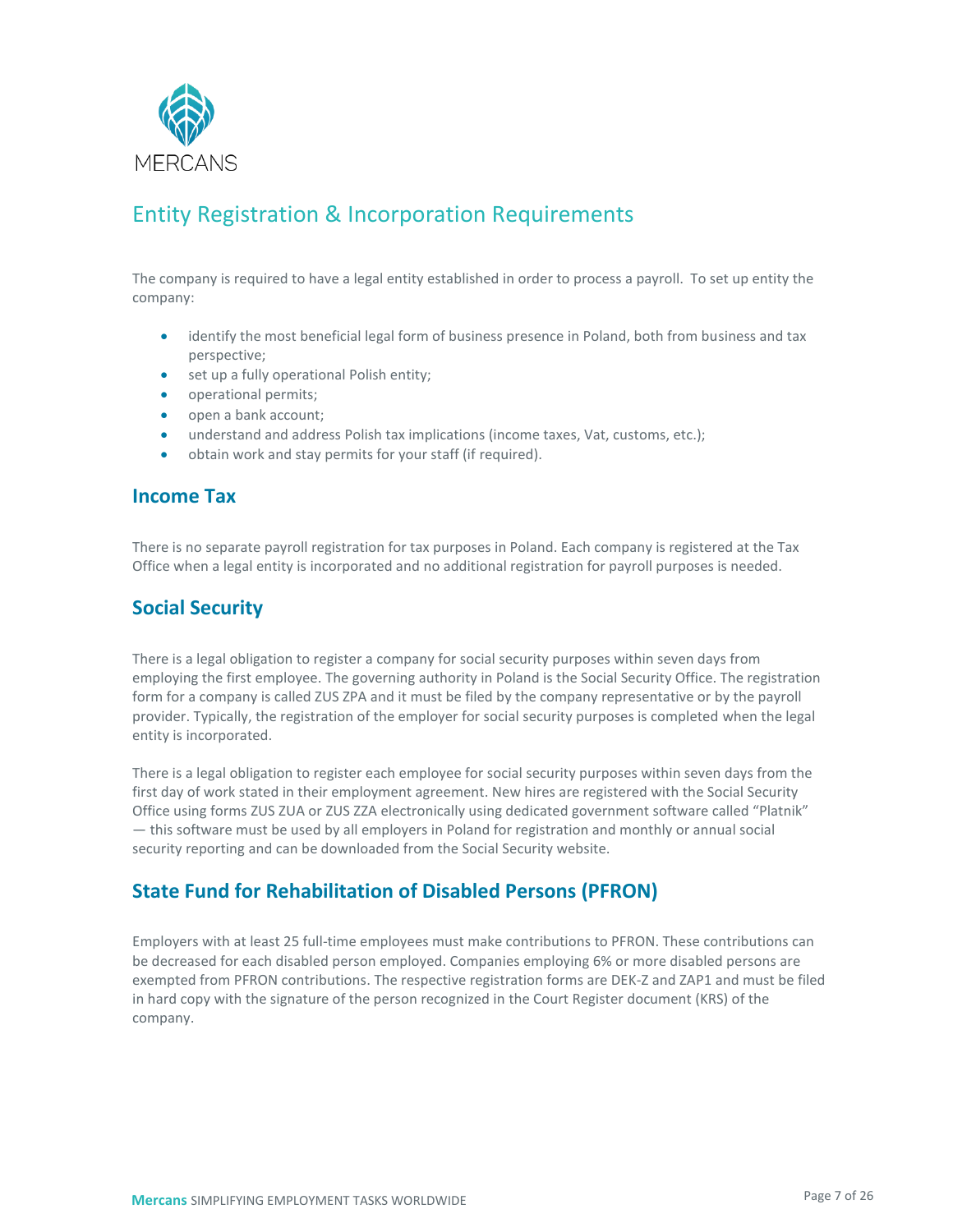

## <span id="page-7-0"></span>Banking

Effective from 1 January 2019, remuneration will be paid to employees to bank accounts of their choosing, while payment directly to employees in cash will only be possible if they specifically request it (hard copy or electronically).

As of 1st January 2020, for each Corporate entity taxpayer and tax remitter should transfer all of their Polish tax liabilities to a given tax office's bank account using a so-called individual tax account identifying a given taxpayer or tax remitter. An in-country bank account is mandatory to process the Payroll in Poland. Payments can be made from a Polish or a foreign bank account number. However, it is recommended to use a Polish bank account as this is easily recognized by the authority.

## <span id="page-7-1"></span>Working Week

Working time in Poland should not exceed 8 hours per day and an average of 40 hours per an average fiveday working week. Normal working hours are from 8am to 4pm on weekdays and 8am to 2pm on Saturdays. Employees can take a 15-minute break, if they are working more than 6 hours a day.

For the work performed in excess of the working-time standards employee is entitled to an allowance. If it's justified by the type of work or the organization thus, the employer can introduce the other working-time systems which allow to extend daily amount of working time. Specific requirements related to this matter are indicated in the Polish Labor Code.

## <span id="page-7-2"></span>Labour Law and Employment in Poland

#### <span id="page-7-3"></span>**Standards Employment Types**

There are two alternative contracting mechanisms available to employers:

- Employment agreement basis the provisions of Polish Labor Code and other acts concerning [labor](https://accace.com/outsourcing/payroll-and-hr/labour-law-consultancy/)  [law](https://accace.com/outsourcing/payroll-and-hr/labour-law-consultancy/) apply only to persons employed with employment agreements.
- Civil law agreements basis persons performing work under civil law agreements are legally not considered employees thus above labor law mentioned is not applicable

By establishing an employment relationship, an employee undertakes to perform work of a specified type for the benefit of an employer and under his supervision, in a place and at the time specified by the employer. Employment contract cannot be replaced with a civil law contract where the performance of work conditions specified above remain intact.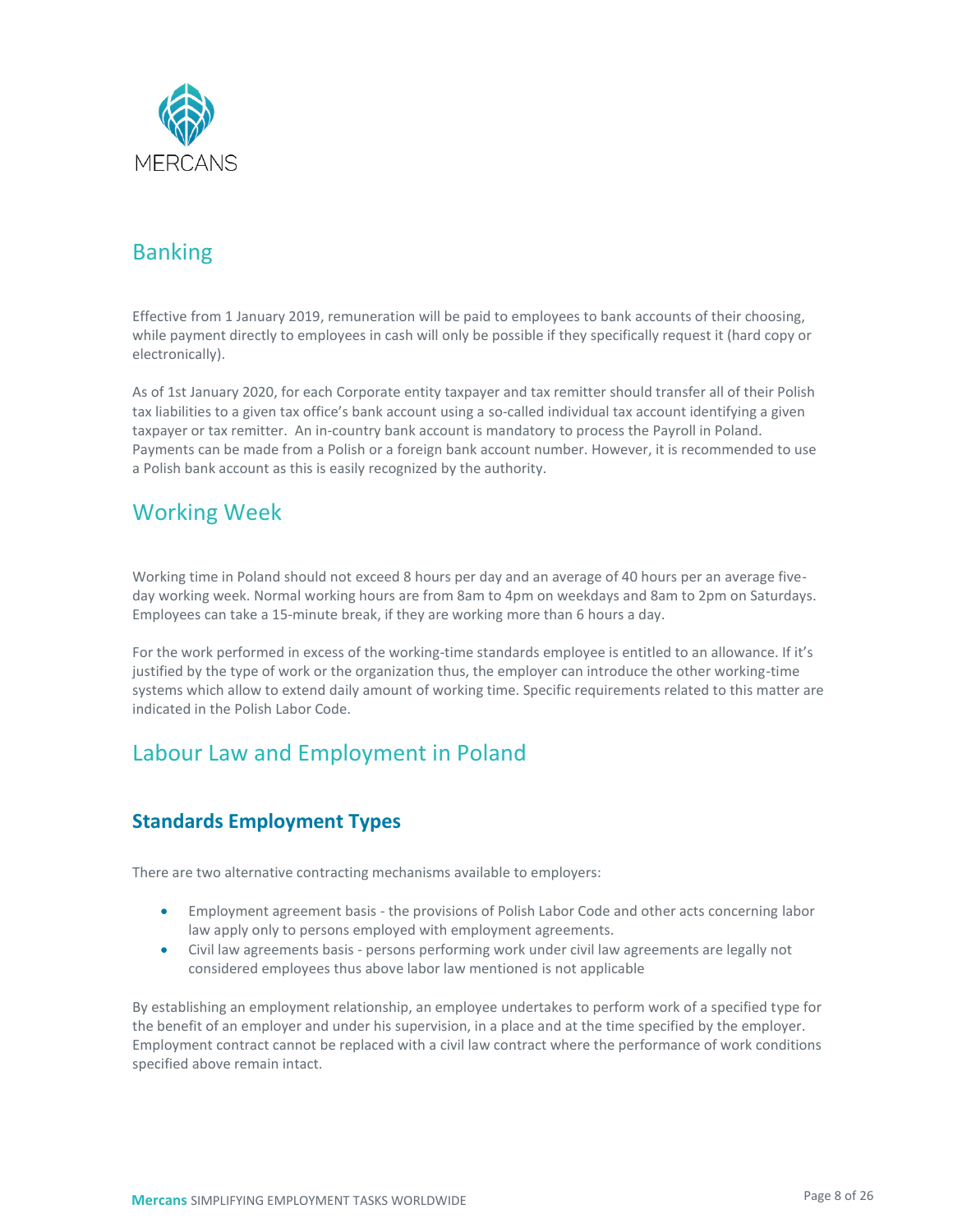

### <span id="page-8-0"></span>**Employer Responsibilities**

Employers are responsible for the following HR processes:

- Coordination of medical checkup for new employees in order to confirm that the employee is allowed to perform his work on an appropriate position – before the start of the employment, then periodical and controlling
- Coordination of Hygiene and Safety trainings (BHP) for new employees no later than on the first day of employment, periodical is excluded for administrative staff employed by an employer classified in the professional group no higher than 3rd risk category
- Creating and maintaining personal files for each of employee in accordance with Polish Labor Law in paper or digital form after completing requirements
- Employment contract signed on the first day of employment but before admitting to work and acquaintance with internal regulations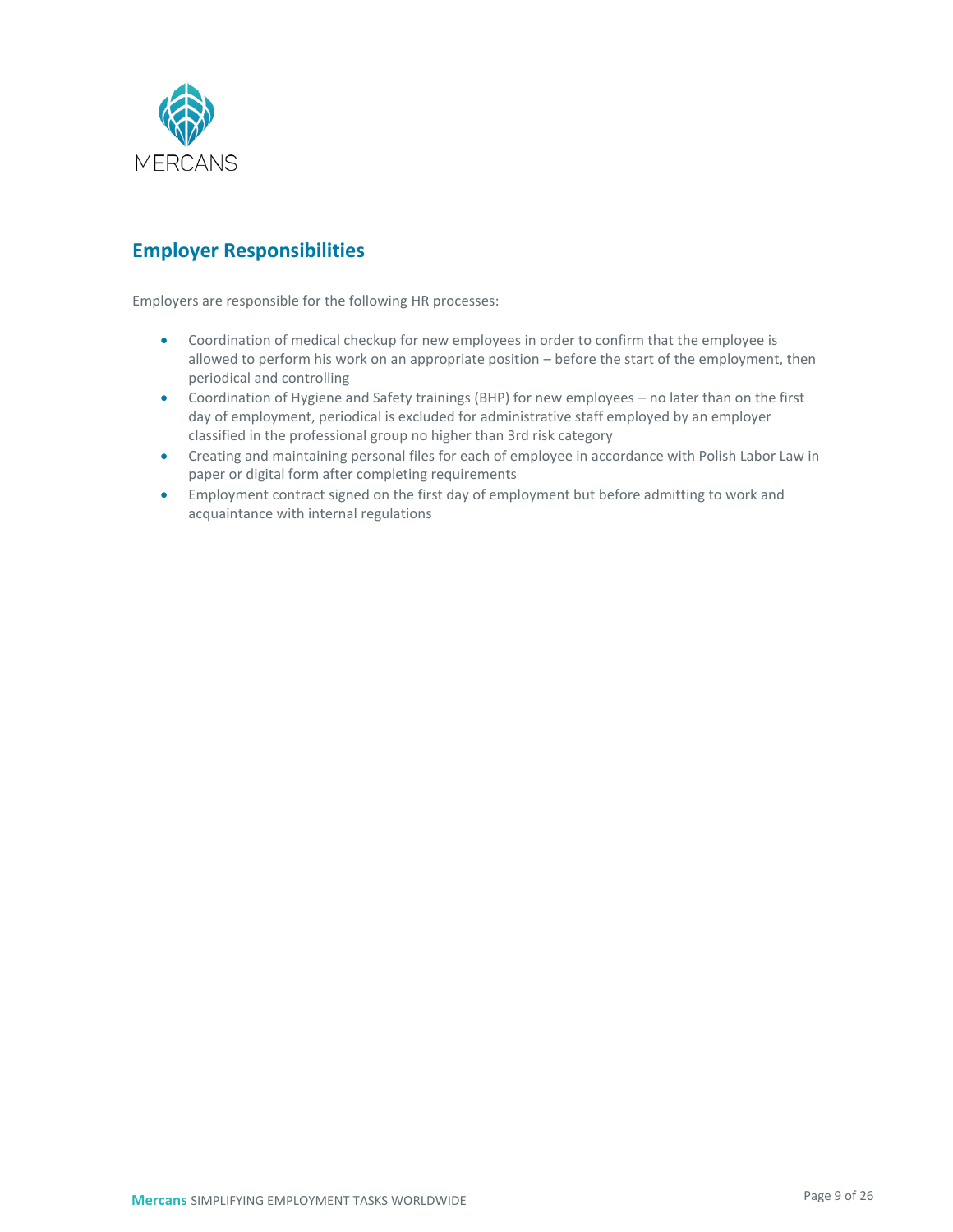

## <span id="page-9-0"></span>**Tax & Social Security**

The following are recent developments enacted and implemented in 2019 in the tax laws:

- Effective from 1 October 2019, deductible costs of an employee were increased from the statutory lump sum of PLN1 ,335 to a maximum of PLN 3,000 annually.
- Effective from 1 August 2019, the annual employment income tax exemption for taxpayers aged less than 27 years, was PLN 85,528.
- Effective from 1 October 2019, the income tax rate for final tax return purposes was reduced from 18% to 17%.

## <span id="page-9-1"></span>Personal Income Tax

Individuals following to the below categories are considered Polish tax residents and their personal income tax liability is determined as follows:

- Polish residents are taxed on their worldwide income.
- Non-residents are taxed on Polish-source income only.
- Under domestic law measures, individuals who have their centre of personal or economic interests (a centre of vital interests) in Poland or stay in Poland for a period of more than 183 days in a given tax year are generally considered Polish tax residents.
- Individuals who do not have their centre of personal or economic interests in Poland but stay in Poland for a period shorter than 183 days in a given tax year are taxed in Poland only on Polish source income.

Typical taxable pay elements may include:

- base salary
- payments for overtime
- various allowances (some only over a certain limit)
- awards and bonuses
- cash equivalents for holiday leave not used
- monetary performance made on behalf of employee
- value for other benefits-in-kind (non-monetary performance)
- housing provided by the employer
- payments made by the employer for the benefit of an expatriate in his/her home country, either to provide retirement benefits tailored to the individual employee or to all / the majority of employees.

General personal income tax rules provide for the rates shown in the following table: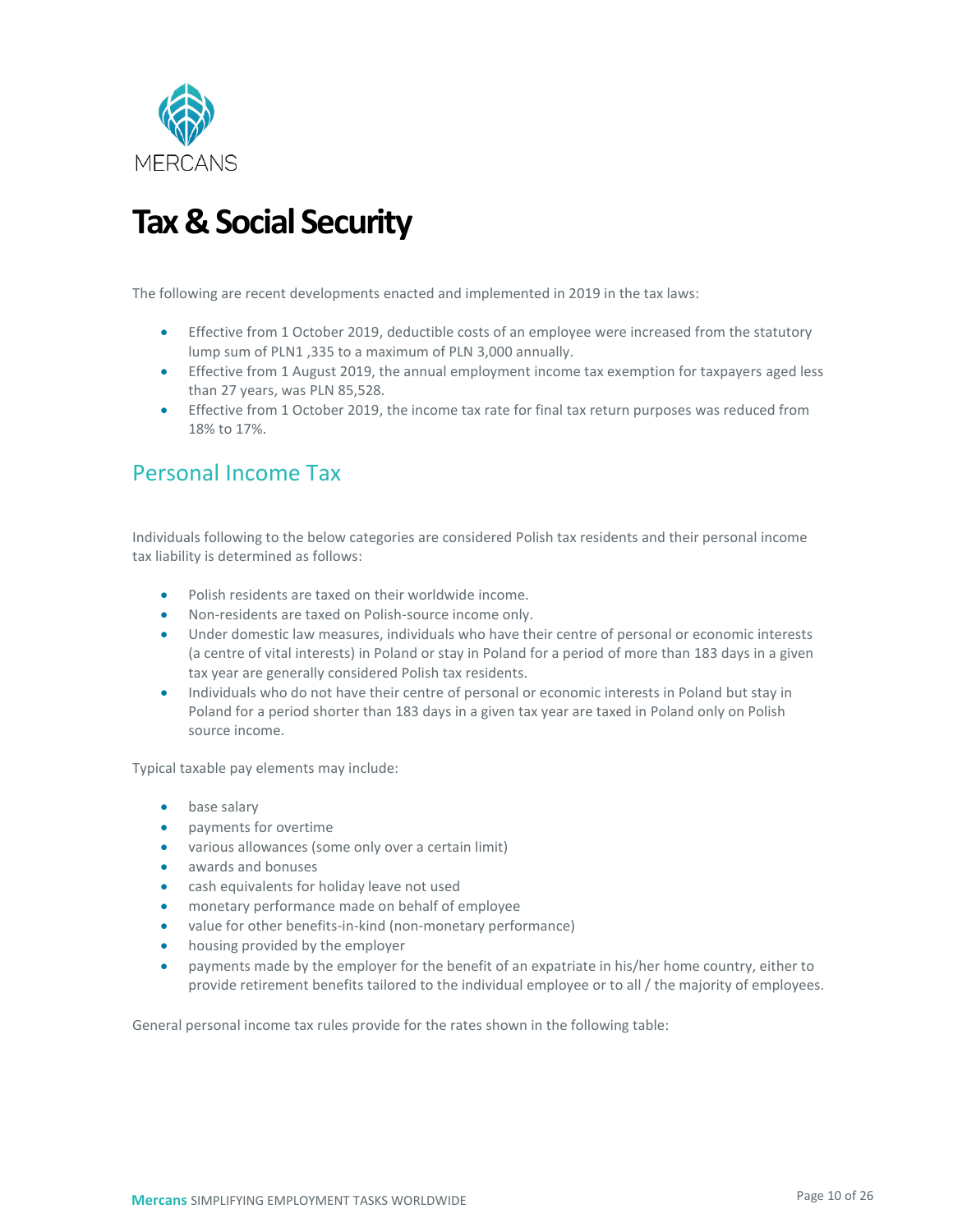

| <b>Annual Taxable Income (PLN)</b> |                  | <b>Annual Personal</b><br><b>Income Tax</b>          | <b>Tax Rate on Amount</b>                         |
|------------------------------------|------------------|------------------------------------------------------|---------------------------------------------------|
| <b>More Than</b>                   | <b>Less Than</b> | <b>Based on</b><br><b>Column One</b><br><b>Value</b> | <b>Exceeding Column One</b><br><b>Value</b>       |
| 0                                  | 85,528           | 0                                                    | 17% of the base less the<br>amount decreasing tax |
| 85,528                             |                  | 15,395.04                                            | 32%                                               |

Personal income tax is subject to the following additional calculation rules:

- Annual personal tax emption is PLN 8,000. Taxpayers earning less than PLN 8,000 per year will be exempt from paying tax.
- There are no provincial or local income taxes in Poland.
- Effective from 1 August 2019, annual revenue under an official relationship, employment relationship, contract work, cooperative employment relationship and mandate contracts, received by a taxable person aged less than 27 years, of PLN 85,528 per tax year is exempt from personal income tax.
- Monthly deductible costs due to one employment are PLN 250. The annual limit of tax costs from one employment cannot exceed PLN 3,000. In the case of obtaining income from more than one employment relationship, the upper limit of costs is PLN 4,500.

#### <span id="page-10-0"></span>**Solidarity Tax**

Effective from 1 January 2019, individuals with annual taxable income in excess of PLN 1 million are obliged to pay solidarity tax at the rate of 4% on the amount exceeding PLN 1 million. The solidarity tax must be declared on a separate tax declaration by April 30 that follows the end of the tax year.

#### <span id="page-10-1"></span>**Reporting and Payment**

Employers are obligated to withhold personal income tax from employees' salary payments as advance payments of their annual personal income tax liability. The tax withheld must be remitted to the tax authority by the 20<sup>th</sup> of the following month.

Effective from 1 January 2020, all taxpayers and tax remitters must transfer their taxes due to their individual tax accounts (micro accounts). Each micro account includes the relevant tax identification number of the taxpayer; i.e. PESEL or NIP number.

#### <span id="page-10-2"></span>**Foreign Tax Relief**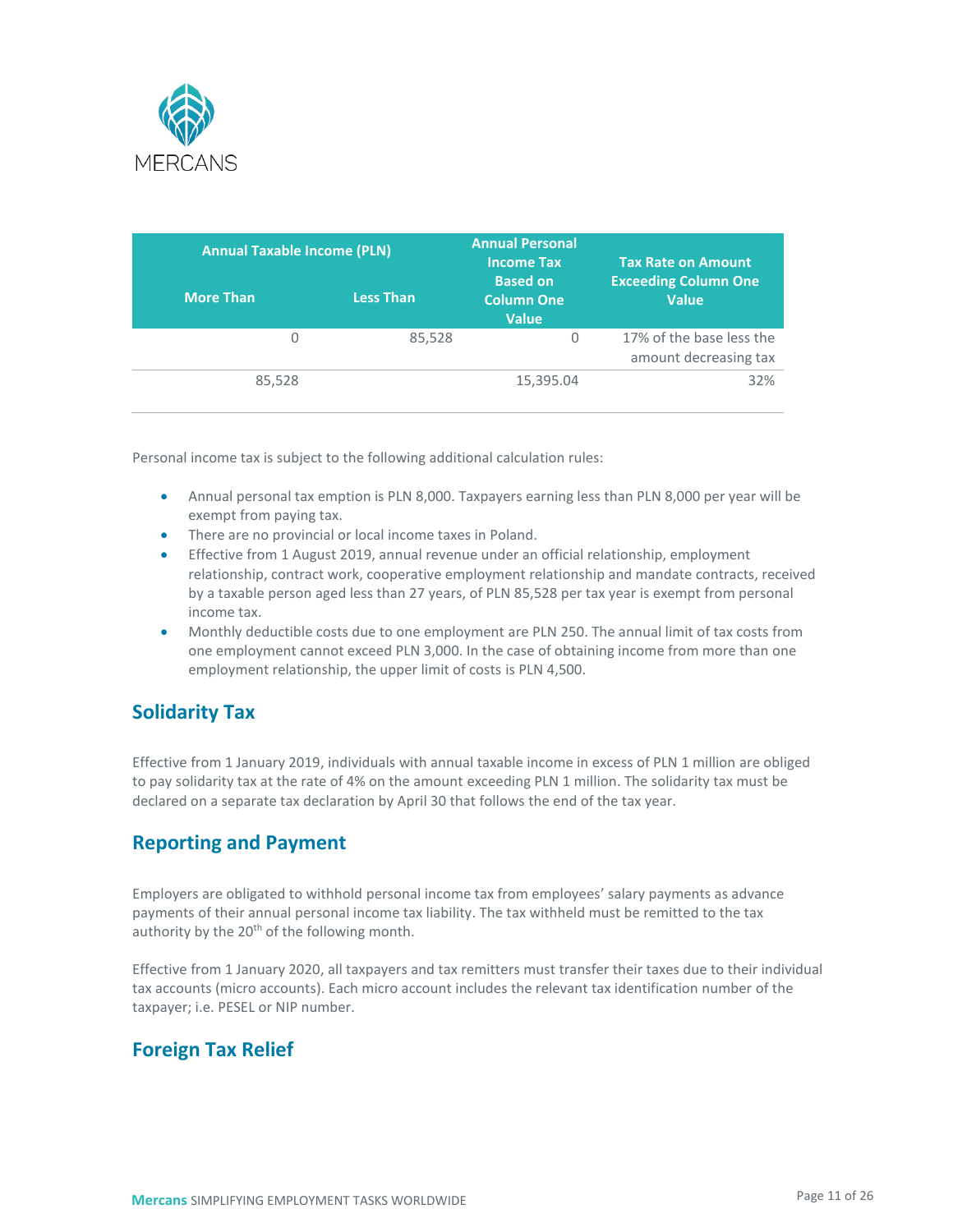

Foreign earned income of Polish tax residents is subject to personal income tax in Poland. Foreign earned income is subject to Polish tax relief either under double-taxation treaties (DTT) or tax credit method for countries without a DTT with Poland.

Under the tax credit method, taxpayers Polish tax liability is reduced proportionally by the income tax paid abroad. Numerous DTTs provide for the same credit method. However, some of the DTT's provide for full tax exemption of the income earned abroad.

Effective from 1 January 2008, a special tax relief law was introduced. It uses a complex deduction system, which effectively allows Polish residents to use the exemption method for all their foreign incomes even if the applicable DTT states that the credit method should be used. However, this relief is not applicable to income earned in tax havens.

#### <span id="page-11-0"></span>**Personal Allowances**

For 2020 tax year, a personal tax allowance; i.e. tax credit decreasing individual tax liability, is provided to all taxpayers whose annual taxable income does not exceed PLN 127,000. This allowance is a credit against personal income tax (not a deduction from taxable base) and is determined as summarized below.

| <b>Annual Taxable Income (PLN)</b> | <b>Annual Tax Credit</b> |                                                                   |
|------------------------------------|--------------------------|-------------------------------------------------------------------|
| <b>More Than</b>                   | <b>Less Than</b>         | <b>Amount (PLN)</b>                                               |
| $\Omega$                           | 8,000                    | 1,360                                                             |
| 8,000                              | 13,000                   | 1,360-(834.88 x (Annual<br>Taxable Income -<br>8,000)/5000)       |
| 13,000                             | 85,258                   | 525.12                                                            |
| 85,528                             | 127,000                  | 525.12 - (525.12 x (Annual<br>Taxable Income -<br>85,528)/41,472) |
| 127,000                            | $\ddot{}$                | $\Omega$                                                          |

In addition to personal allowance, taxpayers with children and eligible for the following tax credits towards their 2020 tax year liability. The below tax credits are prorated based on the partial custody of children.

| <b>Number of Children</b> | <b>Annual Tax Credit per Child</b><br>(PLN) | <b>Annual Taxable Income</b><br><b>Limitations (PLN)</b> |
|---------------------------|---------------------------------------------|----------------------------------------------------------|
|                           | 1.112                                       | Joint Filers <112,000                                    |
|                           |                                             | Single Filers <56,000                                    |
|                           | 1,112                                       | None                                                     |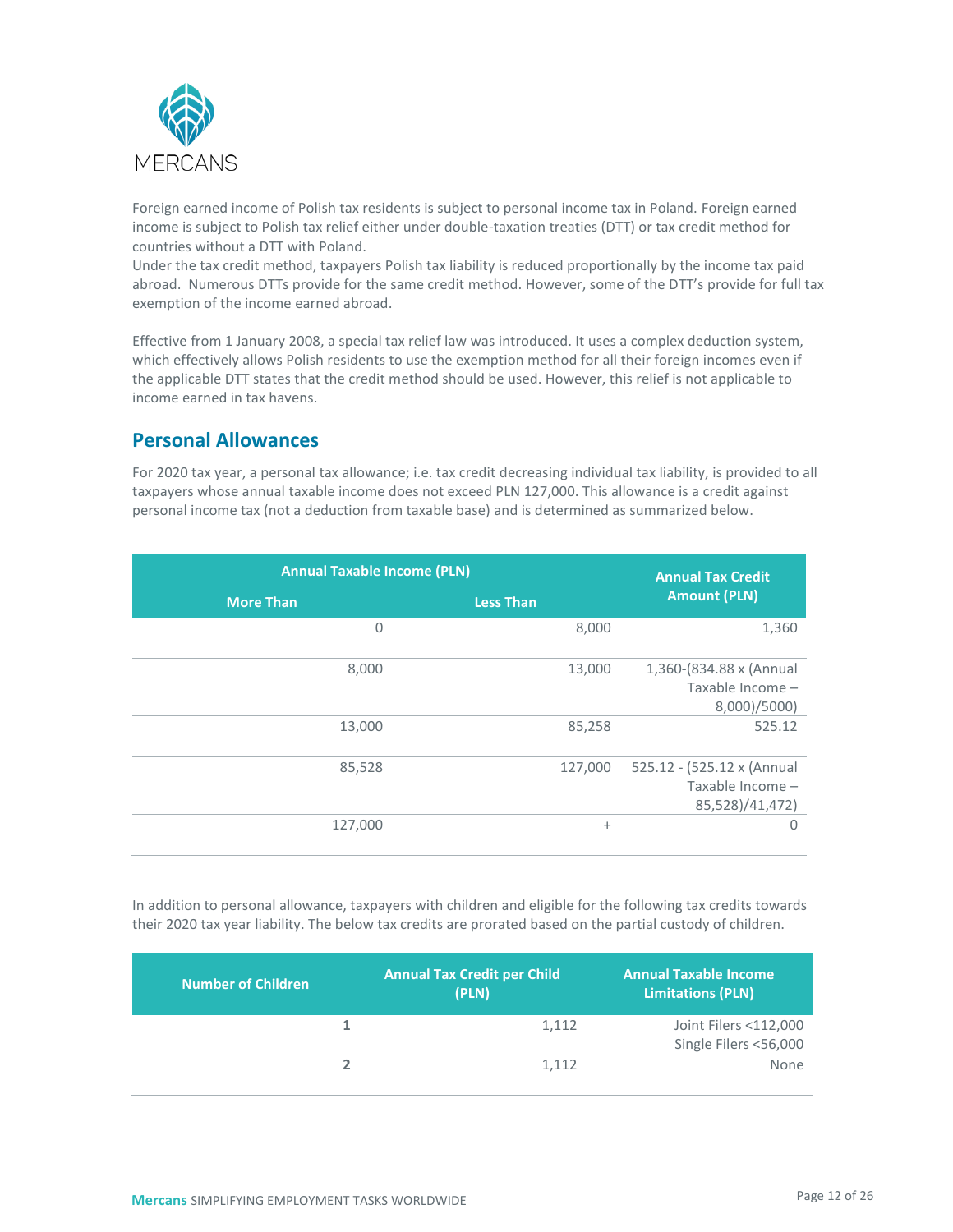

| $3+$ | First & Second $-1,112$ | None |
|------|-------------------------|------|
|      | Third $-2.000$          |      |
|      | All Additional - 2,700  |      |

### <span id="page-12-0"></span>**Annual Tax Returns**

A Polish tax year is a calendar year. Employers are required submit tax returns to a local tax office. This includes their employees' income and tax advances withheld from the income. The tax return is filed only once for the whole year.

Employees must file personal annual income tax returns by April 30 following the end of the tax year. Married resident taxpayers may file either an individual or joint tax return.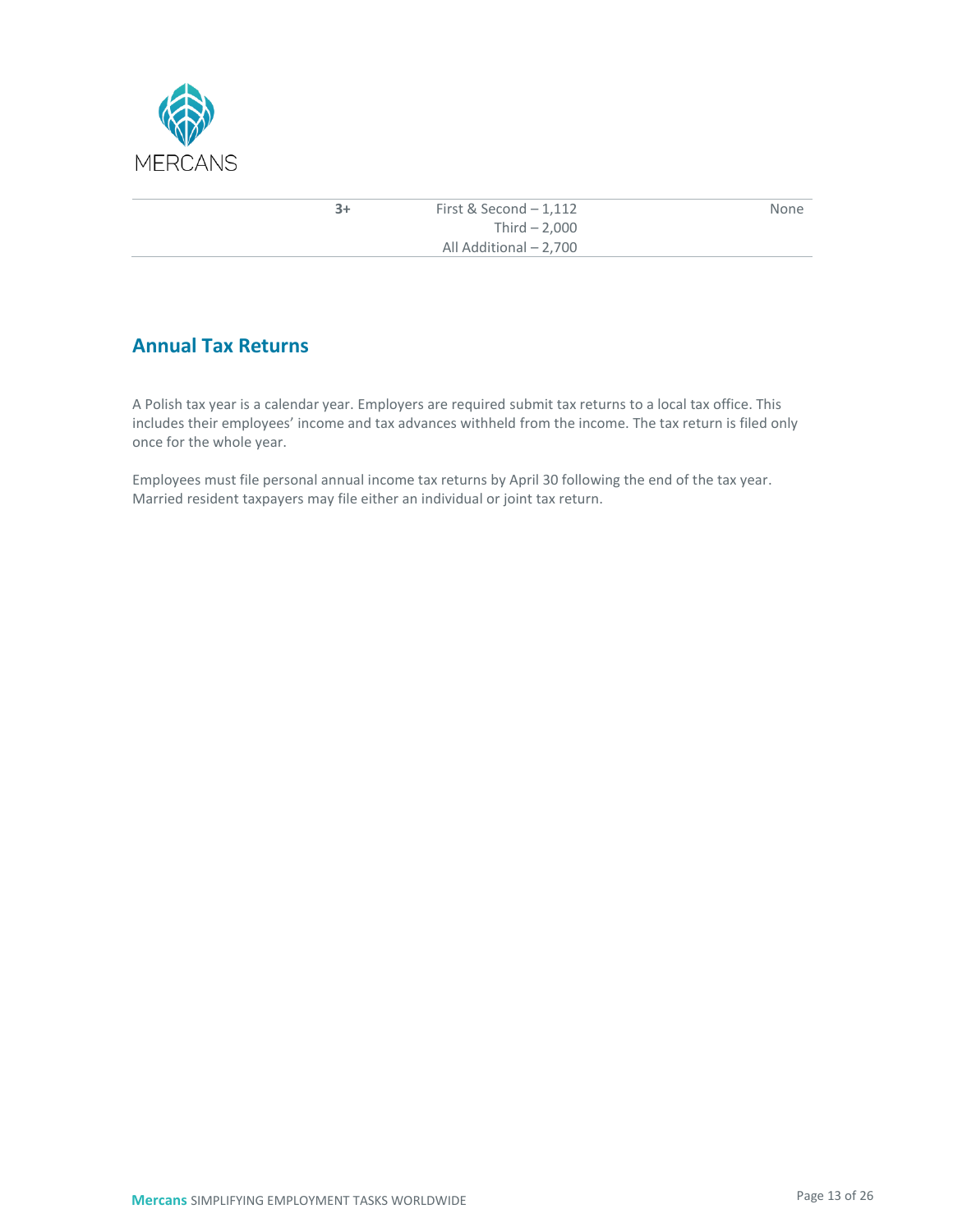

## <span id="page-13-0"></span>Social Security

Employers and employees are required to contribute to the Polish social security system - ZUS. Employer and employee contribution rates have been summarized below and are applied to employees' gross remuneration. ZUS contributions must be remitted by employer by the 15th of the following month.

| <b>Contribution Type</b>                                | <b>Employer Contribution</b><br><b>Rate</b> | <b>Employees Contribution</b><br>Rate | <b>Total Contribution</b> |
|---------------------------------------------------------|---------------------------------------------|---------------------------------------|---------------------------|
| <b>Pension/Retirement</b><br>Contribution (1)           | 9.76%                                       | 9.76%                                 | 19.52%                    |
| <b>Disability Insurance (1)</b>                         | 6.50%                                       | 1.50%                                 | 8.00%                     |
| <b>Accident Insurance (2)</b>                           | 1.67% (0.67%-3.60%)                         |                                       | 1.67% (0.67%-<br>$3.60\%$ |
| <b>Sickness Contribution (3)</b>                        |                                             | 2.45%                                 | 2.45%                     |
| <b>Health Contribution</b>                              |                                             | 9.00%                                 |                           |
| Labour Fund (3)                                         | 2.45%                                       |                                       |                           |
| <b>Guaranteed Employment</b><br><b>Benefit Fund (3)</b> | 0.10%                                       |                                       |                           |

(1) Up to the cap of PLN 156,810 in 2020.

(2) Contribution rate varies based on the industry of the employer.

(3) Applies to total gross salary.

The social security contributions payable by employer and employee are pre-tax deductions.

The maximum annual remuneration, which is the basis for calculating the contributions to retirement and disability insurance funds, is limited to 30 times the national average monthly salary. The above rates apply to salaries below the cap of PLN 156,810 in 2020. The cap is changing every year. After exceeding this cap, the salary is subject to a contribution rate of 3.22% to 6.41% payable by the employer and 2.45% payable by the employee.

Employers must make contributions of 2.45% to the Labor Fund and 0.10% to guarantee the salaries of employees of bankrupt companies (for employers from abroad with no Polish address, the contributions towards the guarantee of salaries are not required).

#### <span id="page-13-1"></span>**Accident Insurance**

The accident insurance contribution rate depends on the employers' business activity. Retirement and disability insurance are payable by employees and employers up to the specified limit. Sickness insurance is only paid by employees and accident insurance only by employers. Both are uncapped.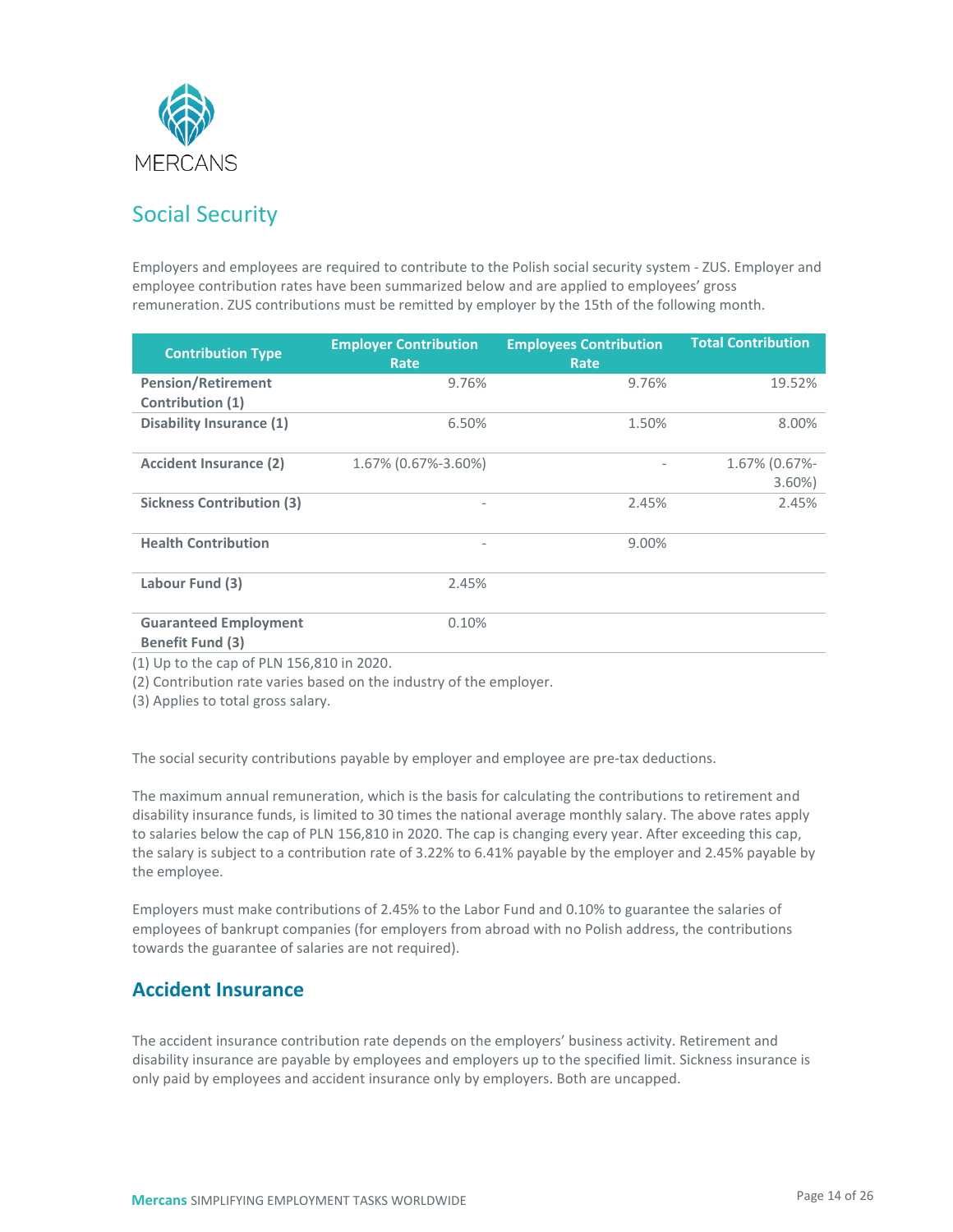

Accident insurance contribution rate 1.67% of total gross salary for employers that employ up to nine employees. The contribution rates vary between 0.67% and 3.33% of total gross salary for employers that employ more than nine employees (the precise rate depends on the business sector). In practice, a flat rate of 1.67% is applied in respect of foreign employers.

#### <span id="page-14-0"></span>**Health Insurance**

Monthly health insurance contribution is 9% of the assessment base. In the case of obligatory participation, the assessment base is equal to employee's gross income decreased by the amount of the employee's part of social security contributions. 7.75% of assessment base is deducted from the employee's personal income tax liability, while the remaining 1.25% is paid from the employee's net income. There is no cap on the health insurance contributions' assessment base.

#### <span id="page-14-1"></span>**New Hires**

Employers must register with ZUS within 7 days from hiring their first employee, which requires the company to obtain a Polish tax identification number (NIP).

Employers are required to register their new hires with ZUS within 7 days. Employers with more than 5 are required submit their social insurance declarations via Płatnik system.

Płatnik system enables employers to comply with the following ZUS compliance requirements:

- Register new hires within 7 days from their hire date
- Deregister leavers within 7 days from the last date of employment
- Submit monthly ZUS declarations with employees' gross salary (and other benefits such bonuses etc.) with corresponding social contributions
- Register employees' family members with ZUS

#### <span id="page-14-2"></span>**Leavers**

Polish Labor Law provides the following three termination alternatives and reasons:

- 1. Termination with mutual consent
- 2. Termination with a notice period. Employment agreements may be terminated by giving an advance notice to the other. The required notice period depends on the period of employment. Notice periods for definite and indefinite period agreements are the following:
	- 2 weeks if the employee was employed for less than 6 months
	- 1 month if the employee was employed for at least 6 months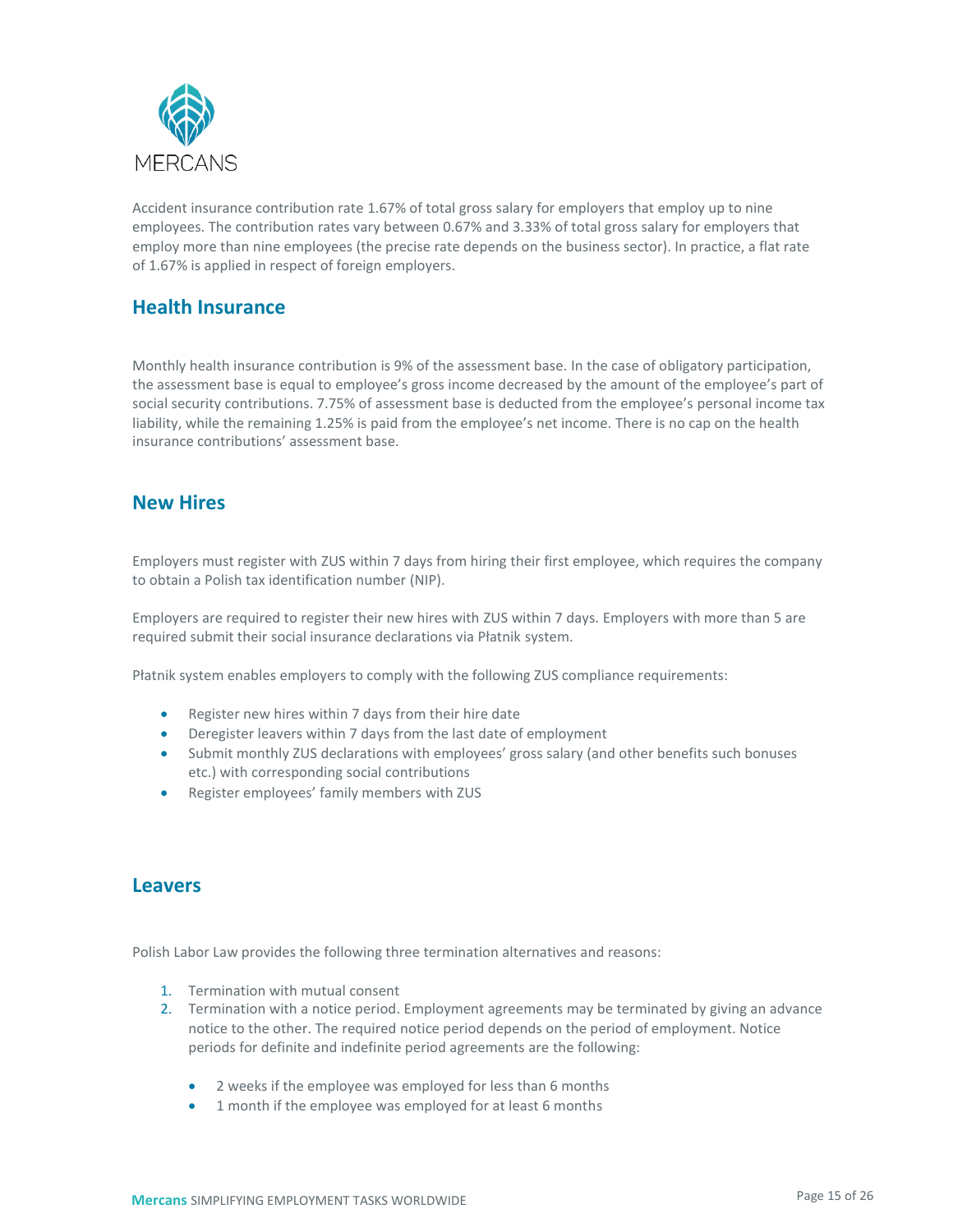

3 months if the employee was employed for at least 3 years.

In case of an indefinite term agreement, employer's notice of termination should state the reason justifying the termination. The Labor Law does not provide a list of possible reasons, but the court precedencies have defined, that the acceptable reasons must be real, concrete and understandable for employee.

If an employment agreement is terminated during a probation period, the following notice periods apply:

- 3 business days if the probation period does not exceed 2 weeks
- 1 week if the probation period is longer than 2 weeks
- 2 weeks if the probation period is 3 months
- 3. termination without notice in conditions:
	- In the event of a severe violation by the employee of the employee's basic duties
	- Ff the employee commits an offence, which prevents further employment in the occupied job position – if the offence is obvious or has been declared by a final court sentence
	- If the employee, through his fault, loses a license required to perform work in the occupied job position
	- If an employee is unable to work as a result of an illness

## <span id="page-15-0"></span>Reporting

Employers are required to submit the below payroll-related declaration.

#### <span id="page-15-1"></span>**Social Insurance Institution – ZUS**

Employers are required to declare and pay monthly social security contributions on all salaries. The deadline for submitting monthly returns and paying social security contributions is the 15th day of the following month. The monthly returns consist of the following forms:

- ZUS DRA monthly aggregate form
- ZUS RCA monthly individual form
- ZUS RSA monthly sickness absences form
- ZUS RZA monthly healthcare contributions form (for civil contractors only)

All declaration forms should be submitted to the Social Security Authorities via Platnik.

| <b>Description</b> | Social Contribution for<br><b>Employees</b> | <b>Social Security Annual Return</b><br>employers with at least 10<br>employees) |
|--------------------|---------------------------------------------|----------------------------------------------------------------------------------|
|--------------------|---------------------------------------------|----------------------------------------------------------------------------------|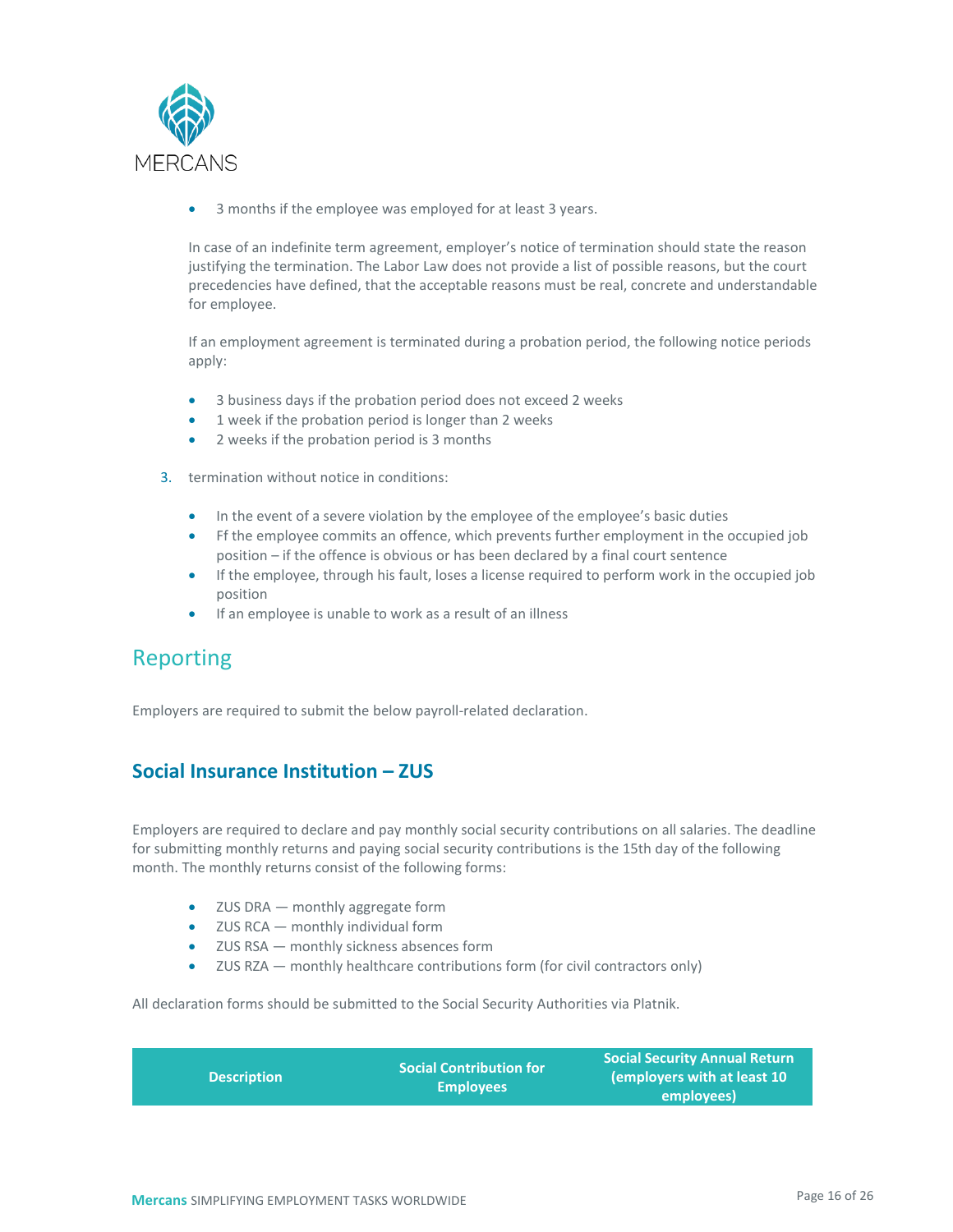

| <b>Form Type</b>                | ZUS DRA (monthly return)                | ZUS IWA (annual return)                        |
|---------------------------------|-----------------------------------------|------------------------------------------------|
| <b>Form Submission Deadline</b> | 15 <sup>th</sup> of the following month | 31 <sup>st</sup> January of the following year |
| <b>Payment Deadline</b>         | $15th$ of the following month           | N/A                                            |
| <b>Submission Authority</b>     | <b>ZUS</b>                              | <b>ZUS</b>                                     |
| <b>Submission Method</b>        | <b>Płatnik Software</b>                 | Płatnik Software                               |

Employer with an average annual employment of 10 employees or more is obliged to file an annual social security return ZUS IWA by 31 January of the following year. This includes information on the average number of employees of the company and number of workplace accidents reported during a year. It is also submitted via the Platnik software. On the basis of the Zakład Ubezpieczeń Społecznych (ZUS) IWA form, ZUS informs the employer on a applicable rate of contribution for the next period (1 April to 31 March).

#### <span id="page-16-0"></span>**Personal Income Tax**

There is no payroll registration for tax purposes in Poland. Each company is registered at the Tax Office by lawyers once the legal entity is created, so no additional registration for payroll purposes is needed.

Employers must file an annual tax return PIT-4R or (PIT-8AR) by 31 January of the next year. PIT-4R includes cumulative information on monthly tax calculated and advances paid for all employees in a monthly split. The annual PIT-8AR form includes information on lump sum tax paid during a year. All annual tax forms must be submitted to the Tax Office electronically by the authorized person (using an electronic signature).

Employers are obliged to provide each employee and the Tax Office with annual information on income earned and tax advances paid. The form is called PIT-11 (optionally) and the deadline for submission is the end of February of the year following the tax year to which the information relates. Annual information and returns must be submitted to the Tax Office via electronic software.

| <b>Description</b>              | <b>Personal Income Tax on</b><br><b>Employees' Salaries</b> | <b>Annual Income Tax Withholding</b><br><b>Statements</b> |
|---------------------------------|-------------------------------------------------------------|-----------------------------------------------------------|
| <b>Form Type</b>                | PIT-4R/PIT-8AR (annual return)                              | PIT-11 (annual statement)                                 |
| <b>Form Submission Deadline</b> | 31 <sup>st</sup> January of the following year              | 28 <sup>th</sup> February of the following<br>year        |
| <b>Payment Deadline</b>         | N/A                                                         | N/A                                                       |
| <b>Submission Authority</b>     | Tax Office                                                  | Tax Office & Employees                                    |
| <b>Submission Method</b>        | Electronically                                              | Electronically                                            |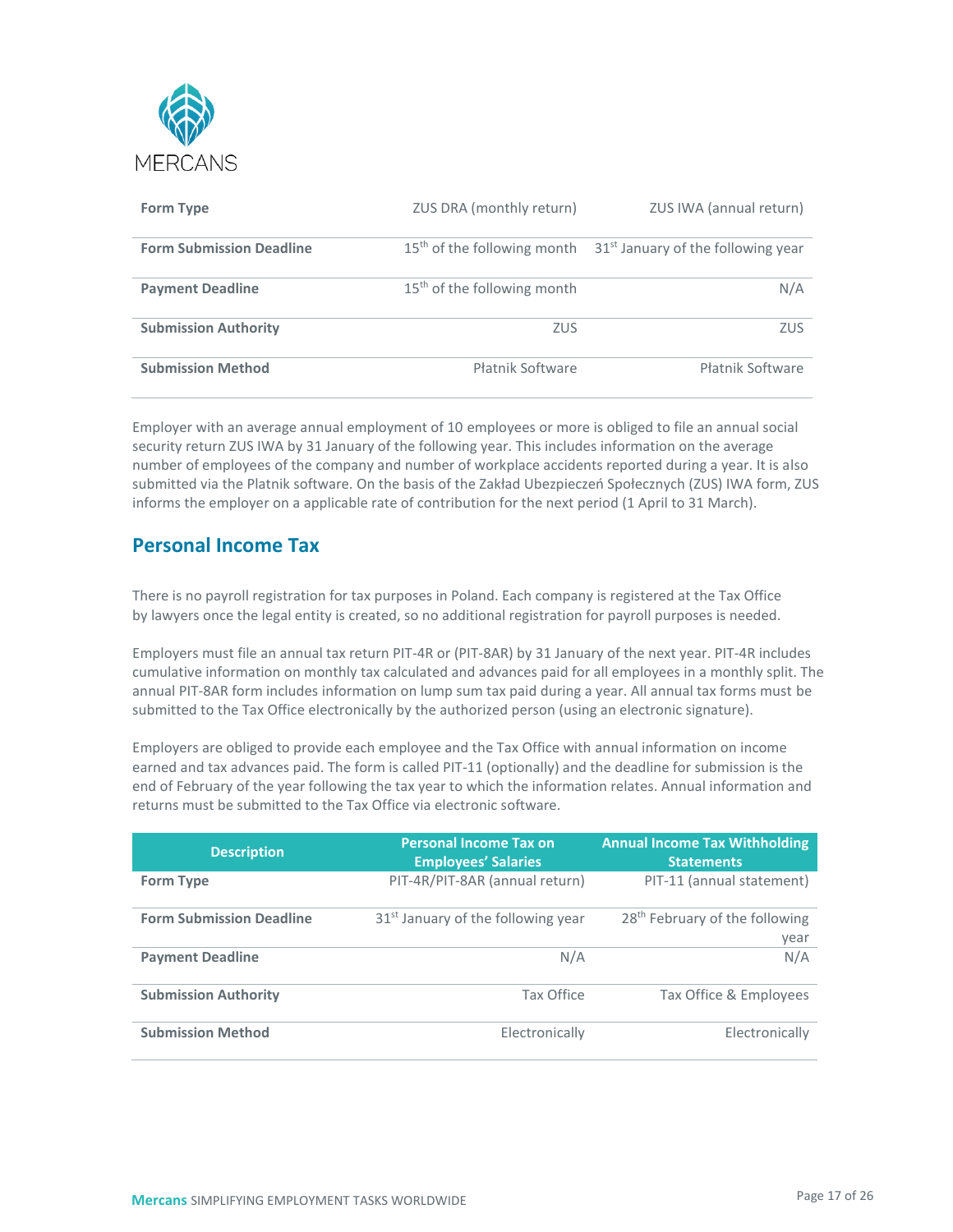

### <span id="page-17-0"></span>**State Fund for Rehabilitation of Disabled Persons (PFRON)**

Employers with at least 25 people must pay contributions to PFRON and submit a monthly tax return (DEK-I-0 form). The calculation is based on an average rate of employment in a given month and average salary issued by the Polish Government body on a quarterly basis. The form must be submitted via a dedicated web-based application — access is granted by the PFRON Authority. The deadline for payment and the PFRON returns submission is the 20th day of the following month.

At the end of the year, by 20th of January of the following year, an annual PFRON return must be filed (in the same way as monthly returns). The form is called DEK-R and it includes the cumulative amount of all contributions paid during a year.

| <b>Description</b>                        | <b>Monthly PFRON Return (Employers with</b><br>at least 25 Employees) | <b>Annual PFRON Return</b>  |
|-------------------------------------------|-----------------------------------------------------------------------|-----------------------------|
| <b>Form Type</b>                          | DEK-I-0 (monthly return)                                              | DFK-R                       |
| <b>Form Submission</b><br><b>Deadline</b> | 20 <sup>th</sup> of the following month                               | 20 <sup>th</sup> of January |
| <b>Payment Deadline</b>                   | 20 <sup>th</sup> of the following month                               | N/A                         |
| <b>Submission Authority</b>               | <b>PFRON Authority</b>                                                | <b>PFRON Authority</b>      |
| <b>Submission Method</b>                  | Online Portal                                                         | Online Portal               |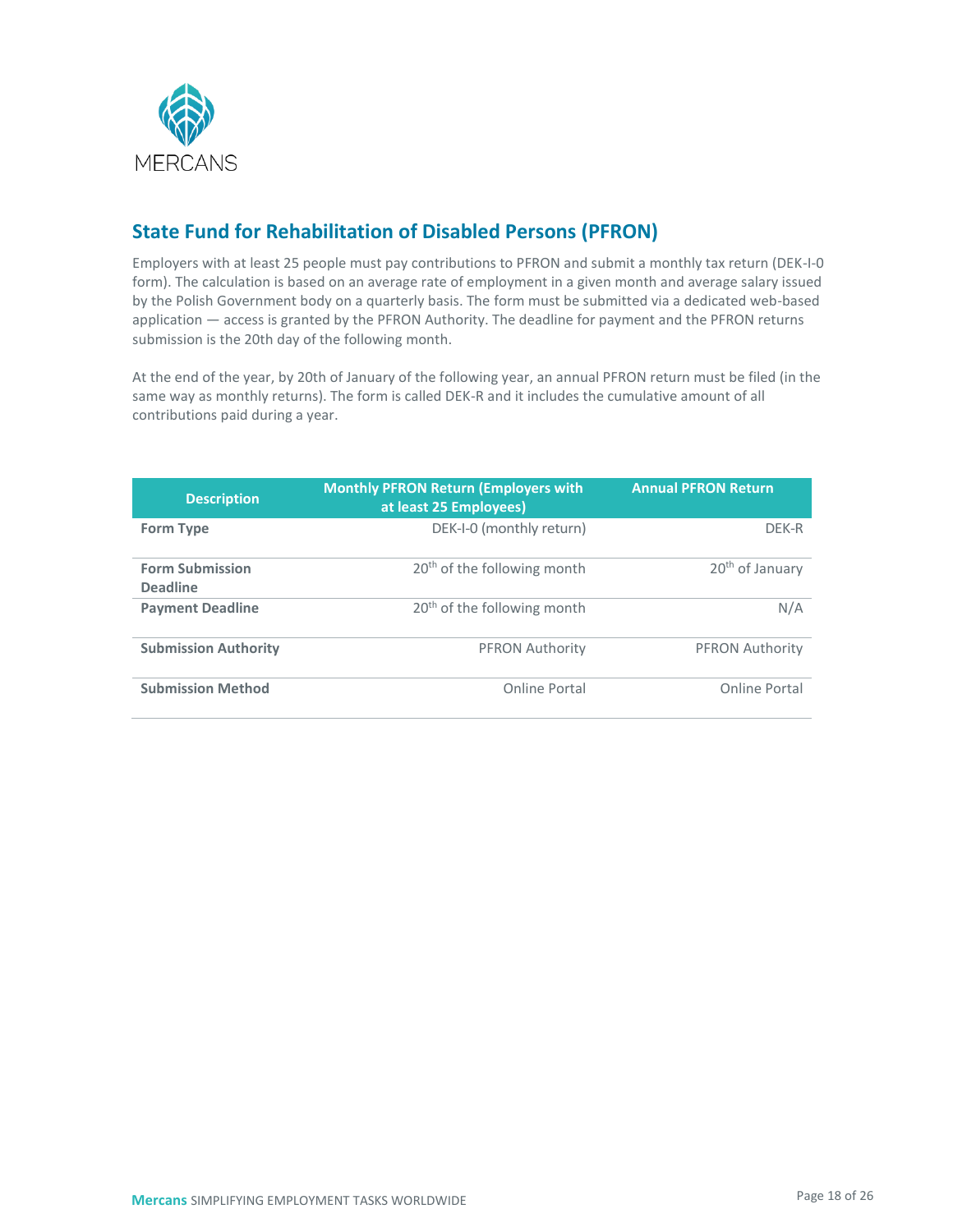

## <span id="page-18-0"></span>**Payroll**

According to the Polish Labor Law, employees must be paid monthly by the end of the respective month or at the beginning of the next month, but by no later than the 10th day of the following month. If 10th falls on a Saturday, Sunday or bank holiday, the salaries must be paid by the previous working day. Salaries can be paid through bank transfers or in cash. There are no legal restrictions regarding salary transfer — it can be paid into a Polish bank account or a foreign bank account. Salary payments can be made from a Polish or a foreign bank account number. However, it is recommended to use a Polish bank account as this is easily recognized by the authorities.

There is no legal obligation to provide payslips to employees. However, it is a common practice to issue payslips on a monthly basis. Payslips can be either in electronic or hard copy format.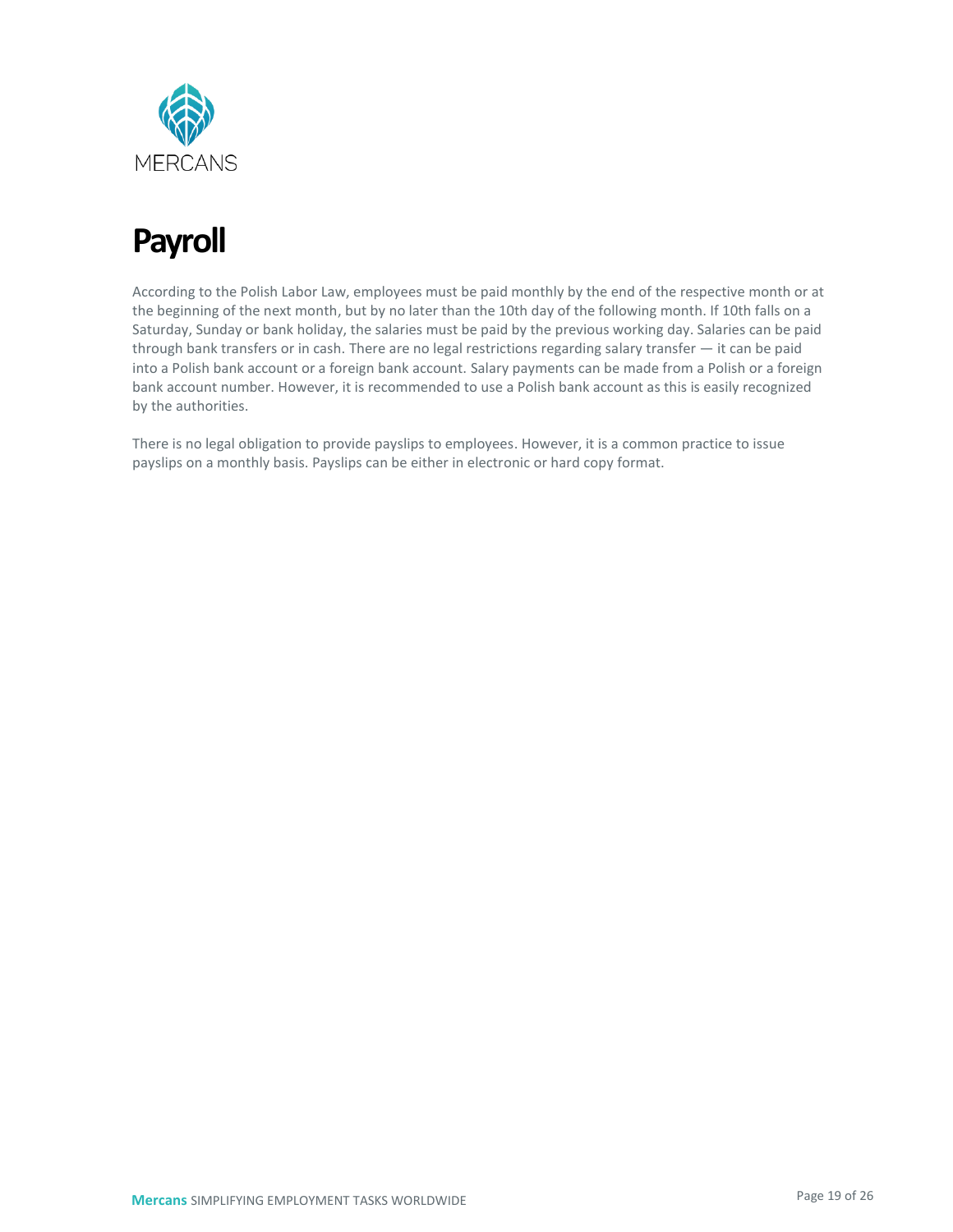

## <span id="page-19-0"></span>**Employment Law**

As per Article 94 of the Polish Labor Code, employers in Poland are required to set up, keep and update a personal file for each employee. All the documents regarding employment (i.e., personal questionnaires, employment contract and health certificate) must be kept within the file in chronological order, including proper descriptions of each document. The employer is obliged to store the personal file of each employee for 50 years. A draft regulation has been issued which would reduce the period from 50 to 10 years and allow electronic versions of the files to be stored).

In accordance with the Polish Labor Code Act, employers with 20 or more employees are required to develop working (i.e., on working hours, discipline at work etc.) and remuneration regulations. If the company employs less than 20 employees, the employer is obliged to inform them in writing about the basic regulations of the company.

Employer are obliged to organize health and safety regulations course for each new employee. The course should take place within working hours. A training company specializing in this type of workplace training should be used. The costs of this training are borne by the employer.

### <span id="page-19-1"></span>**Paid Leave**

Employees are entitled to an annual, paid vacation leave of 20 days, if the employees have been employed for less than 10 years or to 26 days, if an employee has been employed for at least 10 years.

In case an employee changes their employer during a year, the employee is entitled to paid leave as follows:

- with current employer in an amount proportional to the period worked at this employer during the calendar year in which employment relationship ends, unless the employee has already used up or exceeded the leave days they are entitled to.
- with new employer proportional to the time remaining until the end of the calendar year if the employee is employed for a period not shorter than up to the end of the calendar year, or proportional to the employment period in the calendar year – if the employee is employed for a period shorter than up to the end of the calendar year

The employee is entitled to remuneration for the period of holiday leave, which he would have received if he had worked at that time. This rule applies fully only to components of remuneration specified in a fixed monthly rate. Variable elements can be calculated on the basis of the average remuneration from the three months preceding the month of the start of the holiday or over a period of 12 moths if they fluctuate significantly.

### <span id="page-19-2"></span>**Disability Leave**

For the period of an employee's incapacity to work, the employee retains the right to remuneration. The remuneration is due in amount of 100% or 8 % of regular remuneration depending on the cause of the incapacity. The employer is obliged to pay the remuneration for the first 33 days of incapacity in any given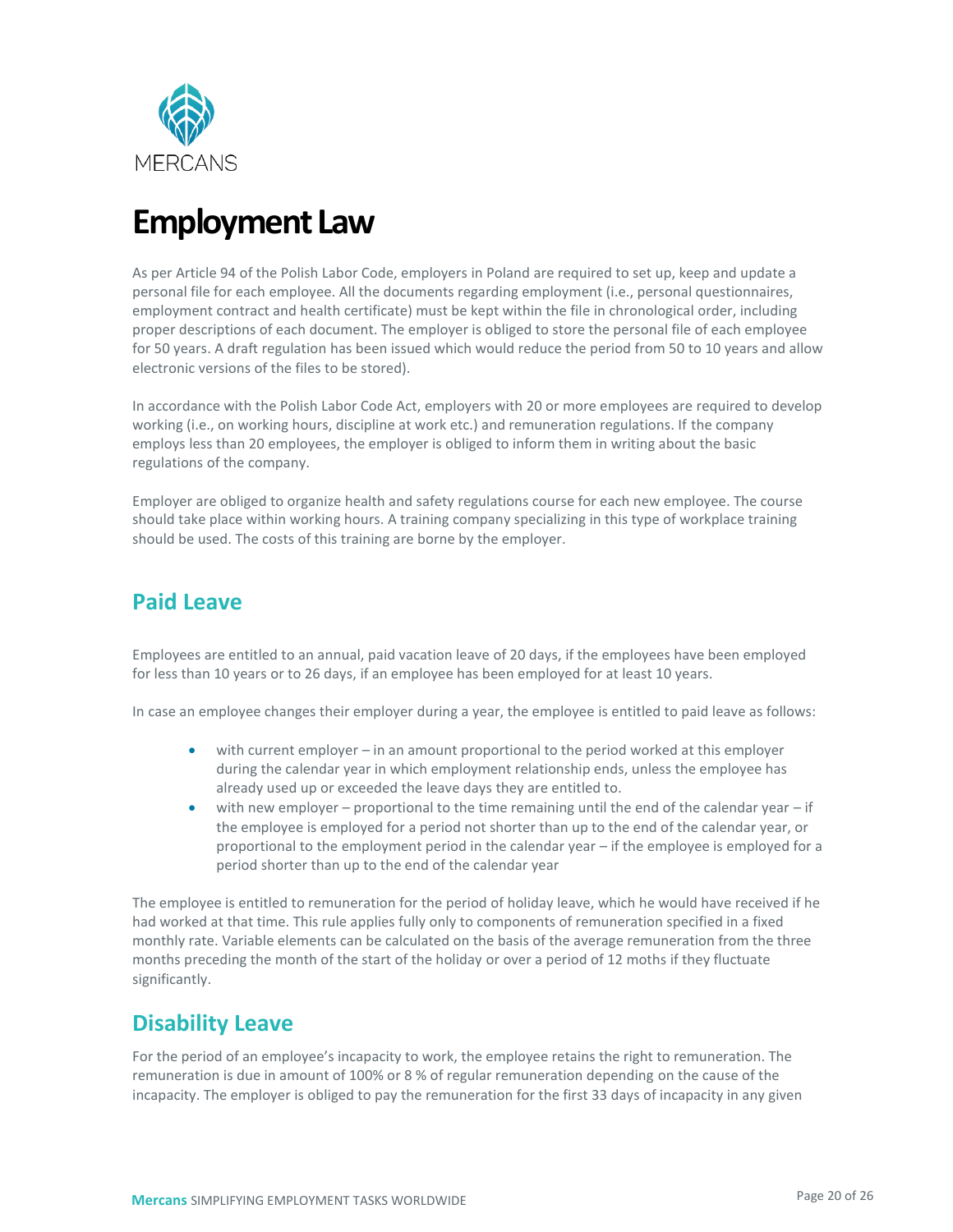

calendar year. If the incapacity lasts longer the employee is entitled to receive sickness benefit paid by social security institution for a period of up to 182 days.

## <span id="page-20-0"></span>**Sick and Maternity Leave and Benefits**

Employees who are subject to obligatory sickness insurance acquire the right to sickness benefits after 30 days of continuous sickness insurance coverage. Those who are subject to this type of insurance on a voluntary basis acquire the right upon the lapse of 90 days of continuous sickness insurance coverage.

Sickness benefits is due to the insured person in the amount of 80% of the assessment basis and of 70% of the assessment basis for the period of hospitalization. However, when the incapacity for work occurred as a result of an accident on the way to or from work, during pregnancy, or affected donors of tissues, cells or organs, the sickness benefit is paid in the amount of 100% of the assessment basis.

Women are eligible for maternity benefits if during their period of sickness insurance or maternity leave:

- gave birth,
- have adopted a child at the age of up to 7 years or a child at the age of up to 10 years for whom a decision on the postponement of the school obligation has been taken and have filed a motion with the guardianship court for its adoption,
- have taken a child at the age of 7 years or a child at the age of up to 10 years for whom a decision on the postponement of the school obligation has been taken for upbringing in a foster family, excluding professional foster families who are not relatives of the child.

The provision on the right to maternity benefits for those who take children for upbringing also apply to the insured male persons. Maternity benefits may also be used by the insured father of the child, if its mother has used at least 14 weeks of maternity leave.

Maternity benefits are payable for the periods which fall in the below categories:

- maternity leave and a leave under the conditions of a maternity leave from 20 to 37 weeks depending on the number of children who have been born at a time or the number of children who have been taken for:
- parental leave up to 32 weeks in case one child has been born, up to 34 weeks in case two or more children have been born at a time, or up to 29 weeks in case a child has been taken for upbringing and the worker has the right to a leave under the conditions of a maternity leave of 9 weeks,
- paternity leave 2 weeks.

Maternity benefits are due in the amount of 100% of the assessment basis. On the other hand, in the period established as the period of the parental leave, the maternity benefit amount to 100% of the assessment basis for the first 6 (or 8 in the case of multiple birth) weeks of the leave and with the remaining 26 weeks of the parental leave the benefits are 60%.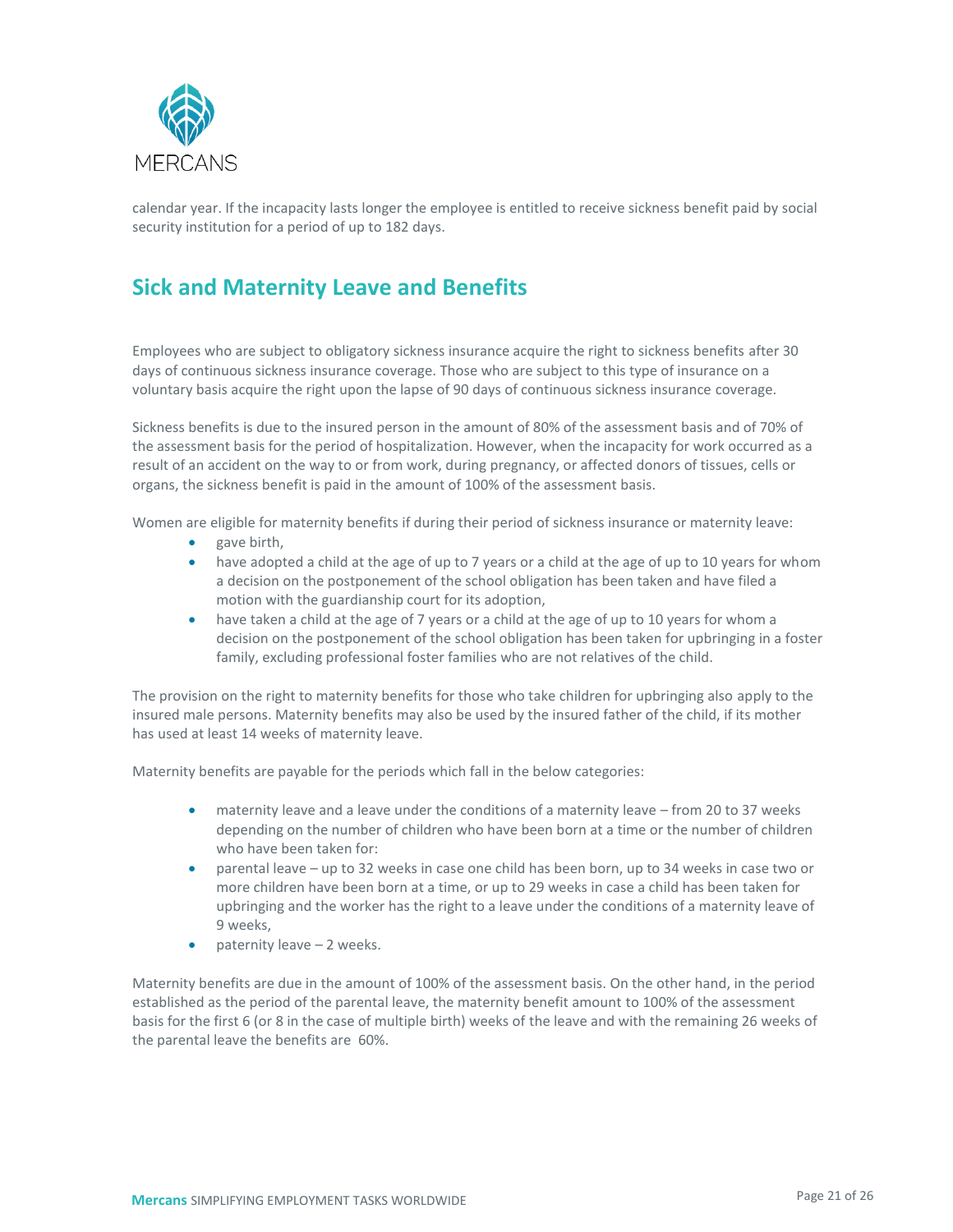

If an insured woman applies for maternity benefits for the period of parental leave in the full amount within 21 days after giving birth to a child (or taking a child for upbringing), the maternity benefit for the joint period of the maternity and parental leave amounts to 80% of the calculation base.

In the case of insured persons who are/and not workers, the benefit assessment basis is the average monthly remuneration paid in the period of the 12 calendar months preceding the month the benefit is given. Pension insurance contributions are calculated on the maternity benefit (they are financed by the state budget).

Rehabilitation benefits are granted to an insured person who has exhausted his/her right to claim sickness benefits, but they are still not capable to work, while the further treatment or rehabilitation give a chance to regain the capacity to work. This benefit due for the period, which is necessary to restore the capacity to work, however not longer than 12 months;

Compensating benefit is paid to an insured person whose capacity to work is reduced and whose remuneration has been reduced due to professional rehabilitation (professional rehabilitation implies assistance for the person with disabilities to gain and maintain appropriate employment and promotion) in order to adapt or train for a particular job.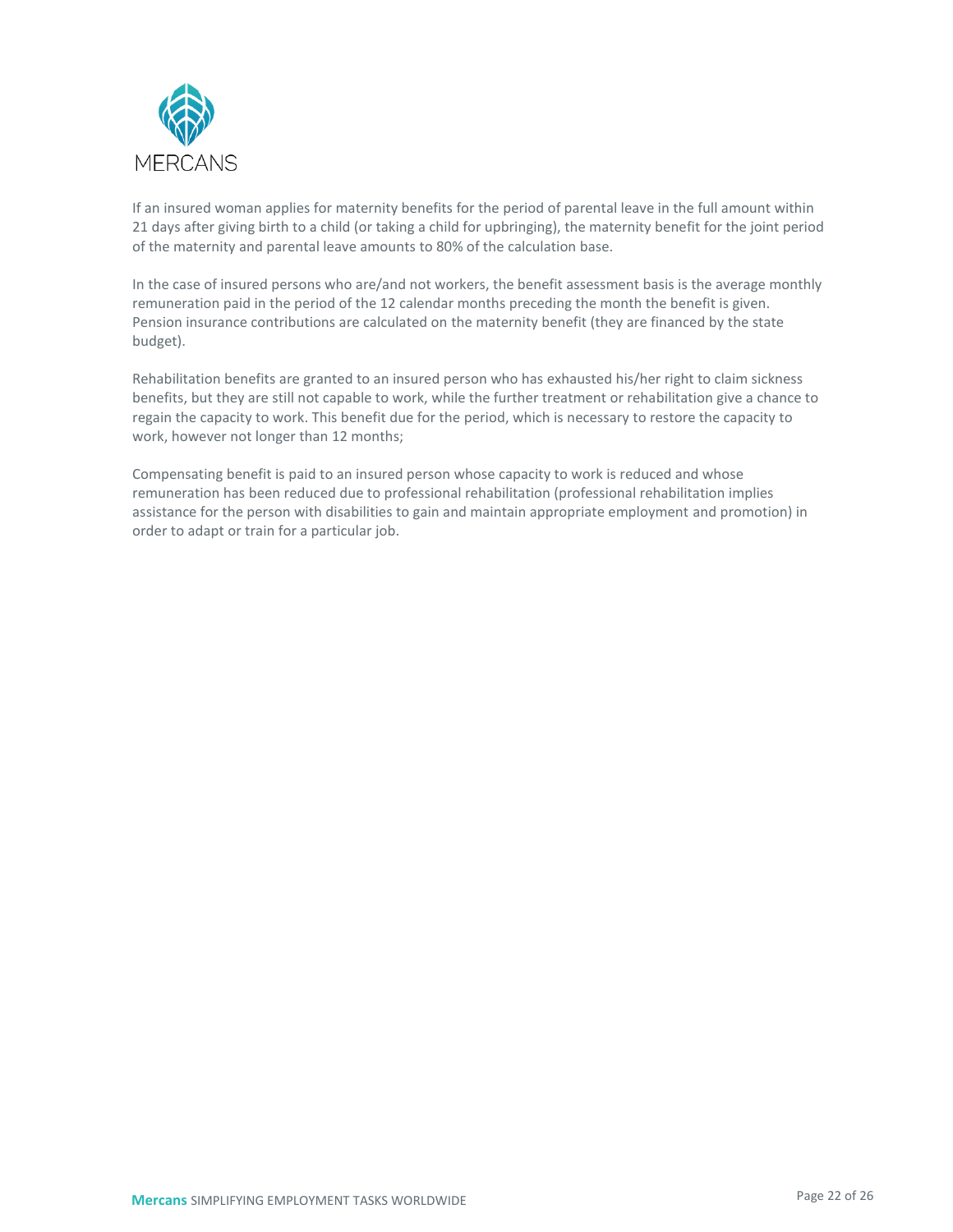

## <span id="page-22-0"></span>**Immigration**

All non-EU foreign nationals who intend to work and live in Poland must obtain a work permit and a Polish visa for the purpose of employment. The work permit and visa must be obtained before new hire starts to work in Poland.

## <span id="page-22-1"></span>**Work Permits**

In order to obtain work permit, the employer obtains permission to employ a foreign national expert. The Labor Office then must offer the job position to Polish and EU national candidates, recorded as unemployed applicants on Polish Labor market. The search process takes approximately 21 working days. If no candidate is found, the individual can submit the documents to the Labor Office for obtaining the work permit and receive it within 40 working days. According to the Polish immigration law, an individual is obligated to start working in Poland within three months from the date of the work permit validity date.

### <span id="page-22-2"></span>**Temporary Work Visa**

After obtaining a work permit in Poland, the individual should apply for the work visa to the Polish consulate in one's country of origin or permanent stay. The work visa procedure in the Polish consulate lasts approximately 14 working days.

The individual (non-EU citizen) may perform work in Poland only based on the work permit and work visa/residence card. Visa with the right to work for the working person is issued for one year, while the stay visa for family members is issued for 90 days. Also, the consulate has a right to ask for providing additional documents if needed.

### <span id="page-22-3"></span>**Residence Permit**

Family members should apply for a visa together with the individual who will perform work in Poland. If the individual intends to work and stay in Poland longer than a year (i.e. longer than one's work permit and visa are valid), it is necessary to extend one's work permit and visa (a document that extends a visa and work permit is a residence card with right to work).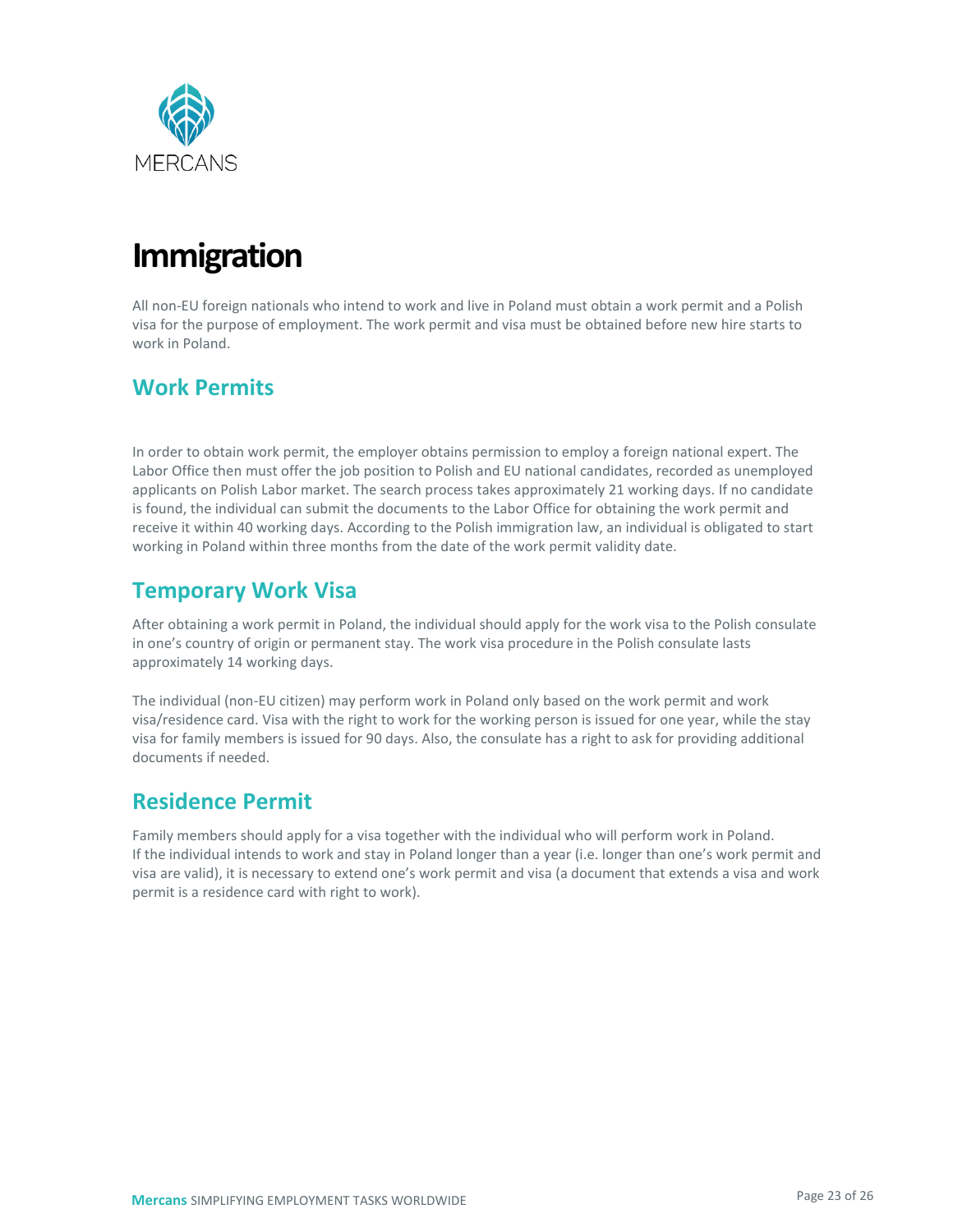

## **They already trust Mercans**

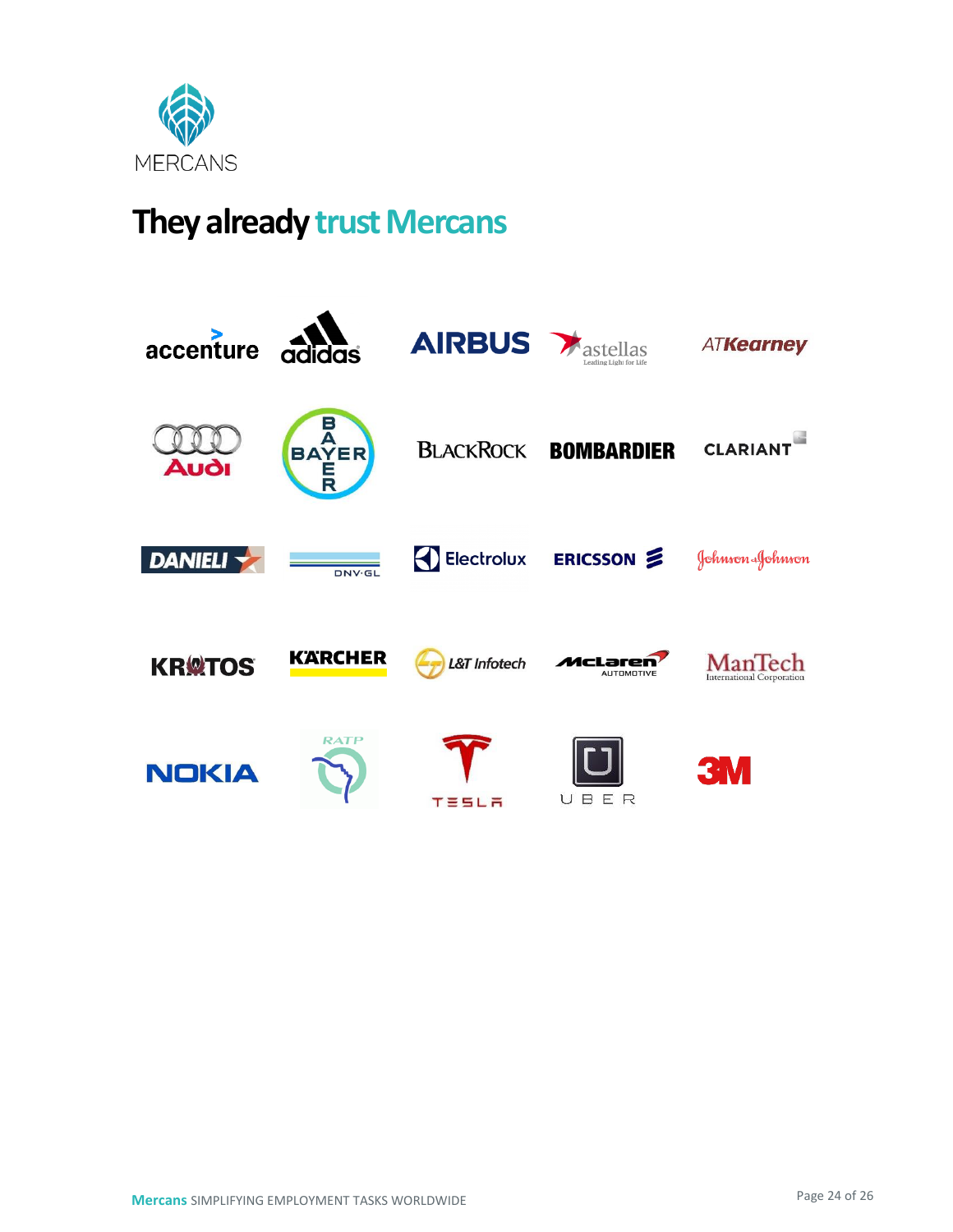

# **What Makes Mercans your HR and Payroll Partner of Choice?**

## We Simplify Employment Tasks Worldwide

#### **Everywhere for Everyone**

We are a borderless people engagement enabler, driven by technology and innovation. We deliver bespoke human capital management services and global payroll solutions to empower businesses across 110+ countries regardless of their organizations' size and their industry. We pride ourselves on being global people experts with a striking local presence, committed to making your teams happy, and ensuring the consistent and sustainable growth of your organization.

#### **Local Presence. Regional Strategy. Global Success**

Supported by 500+ payroll and HR specialists with in-depth local knowledge, Mercans operate globally. Our pioneering human resources consulting services and trailblazing SaaS platforms are already satisfying 5,000+ international clients, ensuring timely measurable results and bottom-line savings. Thanks to success-oriented teams striving for excellence and taking care of our clients' tasks within budget, we have gained the trust of major multinational companies.

#### **A Revolutionary Service Delivery System**

Say goodbye to third-party service providers, offshore call centers, fragmented data, and endless chains of sub-contracts.

Mercans cloud-based SaaS Products, HR Blizz™ & Mesaar™, combine the performance of proprietary technologies with a human touch. Cost-effective, they are fully-compliant self-service tools, packed with smart built-in features for your peace of mind. All your data are integrated into single interfaces accessible from everywhere and on any device.

#### **Trailblazing Cloud-Based SaaS Products**

HR Blizz & Mesaar, our Software-as-a-Service platforms, both propose a preconfigured API integration capability with all the major global HRMS platforms, including SuccessFactors, Workday, Oracle HCM, and MS Dynamics. All Mercans systems and processes are GDPR compliant, ISO 9001, 20000, 27001 certified, and SOC 1 and SOC 2 audited. A registered Finpro expert, Mercans is also a member of the Global Payroll Association and the Global Payroll Management Institute.